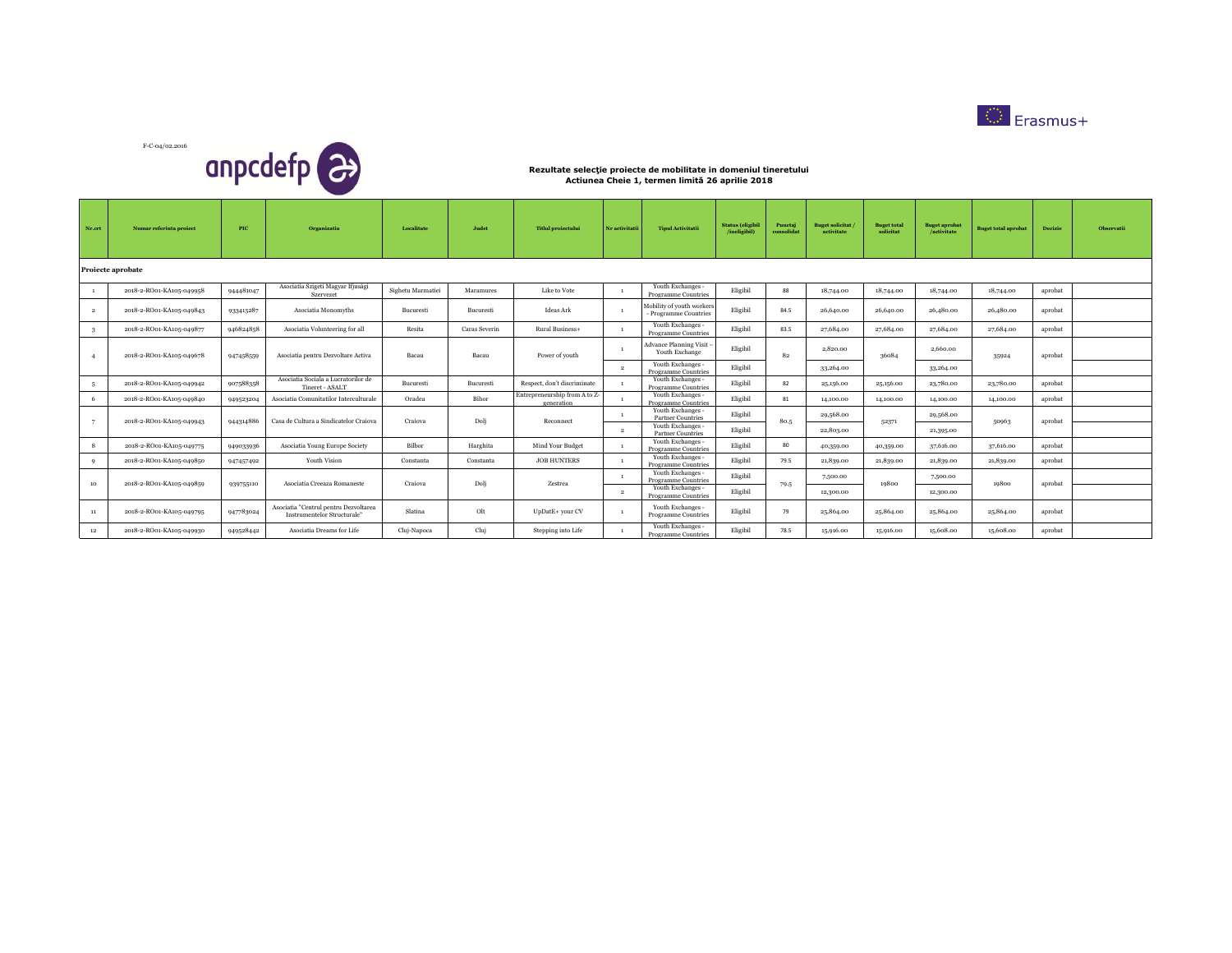



| Nr.crt | Numar referinta proiect  | PIC       | Organizatia                                                       | Localitate  | Judet         | <b>Titlul</b> proiectului                       | Nr activitatii | <b>Tipul Activitatii</b>                                      | <b>Status</b> (eligibil<br>/ineligibil) | Punctaj<br>consolidat | <b>Buget solicitat</b><br>activitate | <b>Buget total</b><br>solicitat | <b>Buget aprobat</b><br>/activitate | <b>Buget total aprobat</b> | Decizie | Observatii                                                           |
|--------|--------------------------|-----------|-------------------------------------------------------------------|-------------|---------------|-------------------------------------------------|----------------|---------------------------------------------------------------|-----------------------------------------|-----------------------|--------------------------------------|---------------------------------|-------------------------------------|----------------------------|---------|----------------------------------------------------------------------|
| 13     | 2018-2-RO01-KA105-049792 | 937243295 | Institutul Roman pentru Dezvoltarea<br>Tinerilor                  | Timisoara   | Timis         | Enhancing youth employability                   |                | Youth Exchanges -<br>Programme Countries                      | Eligibil                                | 78                    | 28,314.00                            | 28,314.00                       | 28,314.00                           | 28,314.00                  | aprobat | Aprobat conditionat.<br>Conditiile vor fi comunicate<br>candidatului |
| 14     | 2018-2-RO01-KA105-049844 | 917100372 | Asociatia Generatia Schimbarii - AGES                             | Comanesti   | Bacau         | Art and Entrepreneurship                        |                | Advance Planning Visit<br>Youth Exchange<br>Youth Exchanges - | Eligibil                                | 77-5                  | 2,427.00                             | 37290                           | 2,427.00                            | 35544                      | aprobat |                                                                      |
|        |                          |           |                                                                   |             |               |                                                 | $\overline{2}$ | <b>Partner Countries</b>                                      | Eligibil                                |                       | 34,863.00                            |                                 | 33,117.00                           |                            |         |                                                                      |
| 15     | 2018-2-RO01-KA105-049911 | 947300352 | Asociatia Allons-Y                                                | Craiova     | Dolj          | <b>Empowering Roma Women</b>                    |                | Mobility of youth workers<br>- Partner Countries              | Eligibil                                | 77                    | 14,306.00                            | 14,306.00                       | 14,116.00                           | 14,116.00                  | aprobat | Aprobat conditionat.<br>Conditiile vor fi comunicate<br>candidatului |
| 16     | 2018-2-RO01-KA105-049963 | 910953967 | Centrul pentru Initiere si Dezvoltare<br>Organizationala          | Cluj-Napoca | Cluj          | Creative use of waste for a<br>circular economy |                | Youth Exchanges -<br><b>Programme Countries</b>               | Eligibil                                | 77                    | 23,660.00                            | 23,660.00                       | 21,735.00                           | 21,735.00                  | aprobat |                                                                      |
| 17     | 2018-2-RO01-KA105-049780 | 922866440 | Asociatia Centrul pentru Strategii de<br>dezvoltare a tineretului | Timisoara   | Timis         | Non-Formal Education in<br>Action               |                | Mobility of youth workers<br>- Programme Countries            | Eligibil                                | 76.5                  | 19,029.00                            | 19,029.00                       | 18,489.00                           | 18,489.00                  | aprobat |                                                                      |
| 18     | 2018-2-RO01-KA105-049815 | 919027859 | Asociatia Actions for Change                                      | Cluj-Napoca | Cluj          | <b>Embracing Wholeness</b>                      |                | Mobility of youth workers<br>- Programme Countries            | Eligibil                                | 76.5                  | 16,662.00                            | 16,662.00                       | 16,662.00                           | 16,662.00                  | aprobat |                                                                      |
| 19     | 2018-2-RO01-KA105-049972 | 906012205 | Asociatia Community AID Romania                                   | Bucuresti   | Ilfov         | Me, you and culture                             | $\mathbf{1}$   | Youth Exchanges -<br><b>Partner Countries</b>                 | Eligibil                                | 76.5                  | 13,380.00                            | 13,380.00                       | 13,380.00                           | 13,380.00                  | aprobat |                                                                      |
| 20     | 2018-2-RO01-KA105-049918 |           | Go Free - Asociatia pentru Sprijinirea                            | Cluj-Napoca | Cluj          | Promoting Rights, Inclusion.                    | $\overline{1}$ | Mobility of youth workers<br>- Partner Countries              | Eligibil                                | 76                    | 16,208.00                            | 22368                           | 16,208.00                           | 22368                      | aprobat | Aprobat conditionat.<br>Conditiile vor fi comunicate                 |
|        |                          | 949373339 | Societatii Civile                                                 |             |               | Diversity and Equality                          | $\overline{2}$ | Mobility of youth workers<br>- Partner Countries              | Eligibil                                |                       | 6,160,00                             |                                 | 6,160,00                            |                            |         | candidatului                                                         |
| 21     | 2018-2-RO01-KA105-049785 | 937243295 | Institutul Roman pentru Dezvoltarea<br>Tinerilor                  | Timisoara   | Timis         | Get involved!                                   |                | Youth Exchanges -<br>Programme Countries                      | Eligibil                                | 75.5                  | 24,675.00                            | 24,675.00                       | 24,675.00                           | 24,675.00                  | aprobat | Aprobat conditionat.<br>Conditiile vor fi comunicate<br>candidatului |
| 22     | 2018-2-RO01-KA105-049819 | 946822821 | Asociatia Evolution                                               | Resita      | Caras Severin | You TOO Can 2!                                  |                | Mobility of youth workers<br>- Programme Countries            | Eligibil                                | 75-5                  | 6,228.00                             | 21018                           | 6,228.00                            | 21018                      | aprobat |                                                                      |
|        |                          |           |                                                                   |             |               |                                                 | $\overline{2}$ | Youth Exchanges -<br>Programme Countries                      | Eligibil                                |                       | 14,790.00                            |                                 | 14,790.00                           |                            |         |                                                                      |
| 23     | 2018-2-RO01-KA105-049774 | 939931068 | AR Vocational and Investment Solutions<br><b>ARVIS</b>            | Suceava     | Suceava       | My Own Values                                   |                | Mobility of youth workers<br>- Partner Countries              | Eligibil                                | 75                    | 25,180,00                            | 25,180.00                       | 25,180.00                           | 25,180.00                  | aprobat |                                                                      |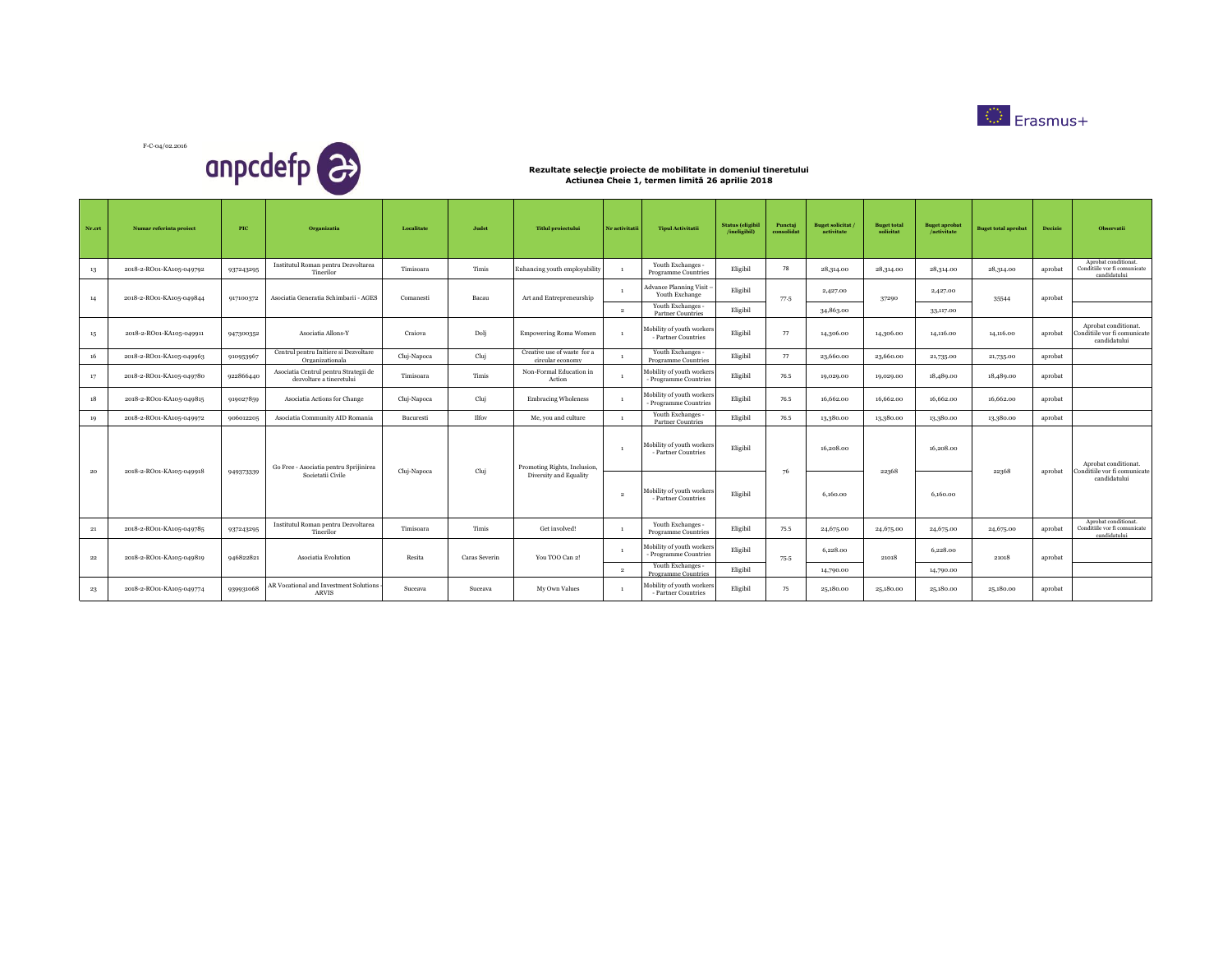



| Nr.crt | Numar referinta proiect  | <b>PIC</b> | Organizatia                                                          | Localitate     | Judet                  | <b>Titlul</b> projectului                                            | Nr activitatii | <b>Tipul Activitatii</b>                           | <b>Status</b> (eligibil<br>/ineligibil) | Punctaj<br>consolidat | <b>Buget solicitat</b><br>activitate | <b>Buget total</b><br>solicitat | <b>Buget aprobat</b><br>/activitate | <b>Buget total aprobat</b> | <b>Decizie</b> | <b>Observatii</b>                                                    |
|--------|--------------------------|------------|----------------------------------------------------------------------|----------------|------------------------|----------------------------------------------------------------------|----------------|----------------------------------------------------|-----------------------------------------|-----------------------|--------------------------------------|---------------------------------|-------------------------------------|----------------------------|----------------|----------------------------------------------------------------------|
| 24     | 2018-2-RO01-KA105-049831 | 941546409  | Asociatia Sentire                                                    | Slatina        | Olt                    | Youth Work: Act of Inclusion                                         |                | Mobility of youth workers<br>- Programme Countries | Eligibil                                | 75                    | 19,227.00                            | 19,227.00                       | 18,752.00                           | 18,752.00                  | aprobat        | Aprobat conditionat.<br>Conditiile vor fi comunicate<br>candidatului |
| 25     | 2018-2-RO01-KA105-049848 | 948835959  | Asociatia Tineri pentru Comunitate<br>Bistrita                       | Bistrita       | <b>Bistrita</b> Nasaud | European Youth in the Year of<br>Centenary                           |                | Youth Exchanges -<br>Programme Countries           | Eligibil                                | 75                    | 8,605.00                             | 8,605.00                        | 8,605.00                            | 8,605.00                   | aprobat        |                                                                      |
| 26     | 2018-2-RO01-KA105-049869 | 916142691  | Asociatia Pro Dezvoltare DACIA (APDD)                                | Dragasani      | Valcea                 | <b>JOB</b> Interview                                                 |                | Youth Exchanges -<br><b>Programme Countries</b>    | Eligibil                                | 75.00                 | 39,060.00                            | 39,060.00                       | 39,060.00                           | 39,060.00                  | aprobat        | Aprobat conditionat.<br>Conditiile vor fi comunicate<br>candidatului |
| 27     | 2018-2-RO01-KA105-049782 | 949413303  | Asociatia "Un strop de fericire"                                     | Ploiesti       | Prahova                | <b>IMPACTOR</b> - Increasing the<br>local impact of NGOs             |                | Mobility of youth workers<br>- Programme Countries | Eligibil                                | 74.5                  | 18,660,00                            | 18,660,00                       | 17,997.00                           | 17,997.00                  | aprobat        |                                                                      |
|        |                          |            |                                                                      |                |                        |                                                                      |                | Mobility of youth workers<br>- Partner Countries   | Eligibil                                |                       | 7,169.00                             |                                 | 7,169.00                            |                            |                |                                                                      |
| 28     | 2018-2-RO01-KA105-049855 | 948319240  | Asociatia Grupul Pont Csoportpont<br>Group                           | Cluj-Napoca    | Cluj                   | National Youth Capitals in<br>Eastern Europe                         | $\overline{2}$ | Mobility of youth workers<br>- Partner Countries   | Eligibil                                | 74-5                  | 18,996.00                            | 32516                           | 18,996.00                           | 32516                      | aprobat        |                                                                      |
|        |                          |            |                                                                      |                |                        |                                                                      | -3             | Mobility of youth workers<br>- Partner Countries   | Eligibil                                |                       | 6,351.00                             |                                 | 6,351.00                            |                            |                |                                                                      |
| 29     | 2018-2-RO01-KA105-049901 | 922866440  | Asociatia Centrul pentru Strategii de<br>dezvoltare a tineretului    | Timisoara      | Timis                  | Youth Leadership Academy                                             |                | Youth Exchanges -<br>Programme Countries           | Eligibil                                | 74.00                 | 25,764.00                            | 25,764.00                       | 24,804.00                           | 24,804.00                  | aprobat        |                                                                      |
| 30     | 2018-2-RO01-KA105-049820 | 949031317  | Asociatia Babilon Travel                                             | Cluj-Napoca    | Cluj                   | Inclusive Internet Radio                                             |                | <b>Advance Planning Visit</b><br>Youth Exchange    | Eligibil                                | 73-5                  | 3,970.00                             | 23690                           | 3,570.00                            | 23290                      | aprobat        |                                                                      |
|        |                          |            |                                                                      |                |                        |                                                                      | $\overline{2}$ | Youth Exchanges -<br>Programme Countries           | Eligibil                                |                       | 19,720.00                            |                                 | 19,720.00                           |                            |                |                                                                      |
| 31     | 2018-2-RO01-KA105-049839 | 939002875  | Asociatia de Tineret Youth on the move                               | Ramnicu Valcea | Valcea                 | WorkAbility (Youth workers<br>for young people with<br>disabilities) |                | Mobility of youth workers<br>- Programme Countries | Eligibil                                | 73.5                  | 14,112.00                            | 14,112.00                       | 14,112.00                           | 14,112.00                  | aprobat        |                                                                      |
| 32     | 2018-2-RO01-KA105-049749 | 920476457  | Asociatia Dare to take your chance                                   | Lazaresti      | Arges                  | Factory of Skills Development                                        |                | Mobility of youth workers<br>- Programme Countries | Eligibil                                | 73                    | 21,052.00                            | 21,052.00                       | 20,572.00                           | 20,572.00                  | aprobat        |                                                                      |
| 33     | 2018-2-RO01-KA105-049953 | 948158996  | Asociatia Tinerilor Olteni Solidari                                  | Sacelu         | Gorj                   | Bacalaureatul                                                        |                | Youth Exchanges -<br><b>Programme Countries</b>    | Eligibil                                | 73.00                 | 9,900.00                             | 17,400.00                       | 9,900.00                            | 17,400.00                  | aprobat        |                                                                      |
|        |                          |            |                                                                      |                |                        |                                                                      | $\overline{2}$ | Youth Exchanges -<br><b>Programme Countries</b>    | Eligibil                                | 73.00                 | 7,500.00                             |                                 | 7,500.00                            |                            |                |                                                                      |
| 34     | 2018-2-RO01-KA105-049973 | 947783024  | Asociatia "Centrul pentru Dezvoltarea<br>Instrumentelor Structurale" | Slatina        | Olt                    | ActivE+ Youth                                                        |                | Youth Exchanges -<br>Programme Countries           | Eligibil                                | 73                    | 28,040.00                            | 28,040.00                       | 28,040.00                           | 28,040.00                  | aprobat        |                                                                      |
|        |                          |            |                                                                      |                |                        |                                                                      |                | Youth Exchanges -<br><b>Programme Countries</b>    | Eligibil                                |                       | 20,620,00                            |                                 | 20,620,00                           |                            |                |                                                                      |
| 35     | 2018-2-RO01-KA105-049665 | 937229230  | Asociatia Pro Activ 2013                                             | Alexandria     | Teleorman              | Youth migration STOP!                                                | $\overline{2}$ | <b>Advance Planning Visit</b><br>Youth Exchange    | Eligibil                                | 72.5                  | 675.00                               | 21295                           | 675.00                              | 21295                      | aprobat        |                                                                      |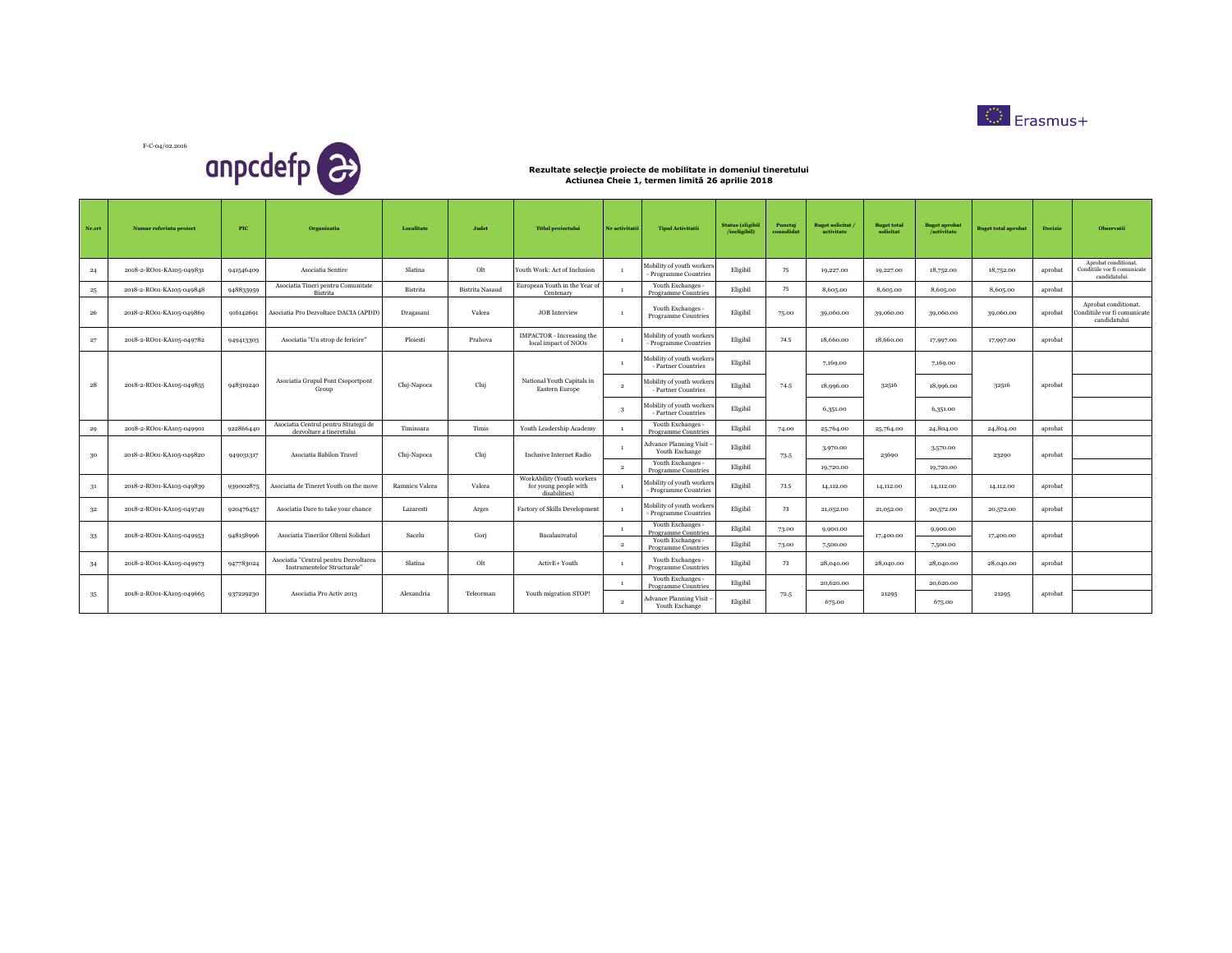

F-C-04/02.2016 anpcdefp<sup>2</sup>

| Nr.crt | Numar referinta proiect  | PIC       | Organizatia                                                  | Localitate         | Judet     | <b>Titlul</b> proiectului                                           | Nr activitatii | <b>Tipul Activitatii</b>                           | <b>Status</b> (eligibil<br>/ineligibil) | Punctaj<br>consolidat | <b>Buget solicitat</b><br>activitate | <b>Buget total</b><br>solicitat | <b>Buget</b> aprobat<br>/activitate | <b>Buget total aprobat</b> | Decizie | Observatii                   |
|--------|--------------------------|-----------|--------------------------------------------------------------|--------------------|-----------|---------------------------------------------------------------------|----------------|----------------------------------------------------|-----------------------------------------|-----------------------|--------------------------------------|---------------------------------|-------------------------------------|----------------------------|---------|------------------------------|
| 36     | 2018-2-RO01-KA105-049829 | 915173661 | Asociatia "Association Colour Your<br>Dreams"                | Targu Jiu          | Gori      | 2I20 Tools: Innovative and<br>Inclusive Online and Offline<br>Tools |                | Mobility of youth workers<br>- Programme Countries | Eligibil                                | 72.5                  | 27,516.00                            | 27,516.00                       | 25,842.00                           | 25,842.00                  | aprobat |                              |
| 37     | 2018-2-RO01-KA105-049936 | 924932249 | Asociatia Prieteni in Misiune                                | Alexandria         | Teleorman | Da CulturaNu Tastatura                                              |                | Youth Exchanges -<br><b>Programme Countries</b>    | Eligibil                                | 72.5                  | 15,678.00                            | 15,678.00                       | 11,088.00                           | 11,088,00                  | aprobat |                              |
| 38     | 2018-2-RO01-KA105-049857 | 945961364 | Fundatia Judeteana pentru Tineret Timis                      | Timisoara          | Timis     | Creating strategies for the<br>future                               |                | Mobility of youth workers<br>- Partner Countries   | Eligibil                                | 72                    | 20,718.00                            | 20,718.00                       | 20,718.00                           | 20,718.00                  | aprobat |                              |
| 39     | 2018-2-RO01-KA105-049904 | 906049744 | Uniunea Tineretului Democrat Maghiar<br>Medias               | Medias             | Sibiu     | Same boat                                                           |                | Mobility of youth workers<br>- Partner Countries   | Eligibil                                | 72                    | 31,704.00                            | 31,704.00                       | 29,128.00                           | 29,128.00                  | aprobat |                              |
| 40     | 2018-2-RO01-KA105-049723 | 949559094 | Asociatia Together Romania                                   | Campina            | Prahova   | Healthy Environment, Less<br>Pollution                              |                | Youth Exchanges -<br><b>Programme Countries</b>    | Eligibil                                | 71.5                  | 19,355.00                            | 19,355.00                       | 19,355.00                           | 19,355.00                  | aprobat |                              |
| 41     | 2018-2-RO01-KA105-049846 | 942864445 | Asociatia Brave&Unic-BU                                      | Caracal            | Olt       | Open your eyes!                                                     |                | Youth Exchanges -<br>Partner Countries             | Eligibil                                | 71.5                  | 19,824.00                            | 19,824.00                       | 18,480.00                           | 18,480.00                  | aprobat |                              |
| 42     | 2018-2-RO01-KA105-049886 | 948216711 | Asociatia D.G.T                                              | Corbeanca          | Ilfov     | Prosana 2                                                           |                | Youth Exchanges -<br><b>Programme Countries</b>    | Eligibil                                | 71.5                  | 26,348.00                            | 26,348.00                       | 26,348.00                           | 26,348.00                  | aprobat |                              |
| 43     | 2018-2-RO01-KA105-049925 | 907588358 | Asociatia Sociala a Lucratorilor de<br>Tineret - ASALT       | Bucuresti          | Bucuresti | Lead the way                                                        |                | Mobility of youth workers<br>- Programme Countries | Eligibil                                | 71.5                  | 22,420.00                            | 22,420.00                       | 20,962.00                           | 20,962.00                  | aprobat |                              |
| 44     | 2018-2-RO01-KA105-049663 | 947457492 | Youth Vision                                                 | Constanta          | Constanta | <b>VOTE EU-Encouraging Young</b><br>Europeans to Vote               |                | Mobility of youth workers<br>- Programme Countries | Eligibil                                | 71.00                 | 20,295.00                            | 20,295.00                       | 18,891.00                           | 18,891.00                  | aprobat |                              |
| 45     | 2018-2-RO01-KA105-049849 | 917100372 | Asociatia Generatia Schimbarii - AGES                        | Comanesti          | Bacau     | Tomorrow's leaders are<br>forming today                             |                | Advance Planning Visit -<br>Youth Exchange         | Eligibil                                | 71                    | 2,427.00                             | 37,886.00                       | 2,427.00                            | 37,336.00                  | aprobat |                              |
|        |                          |           |                                                              |                    |           |                                                                     | $\overline{2}$ | Youth Exchanges -<br><b>Partner Countries</b>      | Eligibil                                |                       | 35,459.00                            |                                 | 34,909.00                           |                            |         |                              |
| 46     | 2018-2-RO01-KA105-049870 | 940177642 | Directia de Asistenta Sociala si Medicala                    | Cluj-Napoca        | Cluj      | Understanding the diversity<br>behind unspoken words                |                | Advance Planning Visit -<br>Youth Exchange         | Eligibil                                | 70.5                  | 1,790.00                             | 25120                           | 1,590.00                            | 22550                      | aprobat |                              |
|        |                          |           |                                                              |                    |           |                                                                     | $\overline{2}$ | Youth Exchanges -<br><b>Partner Countries</b>      | Eligibil                                |                       | 23,330.00                            |                                 | 20,960.00                           |                            |         |                              |
| 47     | 2018-2-RO01-KA105-049705 | 948190133 | Asociatia Societatea pentru Tineret<br>Outward Bound Romania | <b>Targu Mures</b> | Mures     | Changemakers                                                        |                | Mobility of youth workers<br>- Programme Countries | Eligibil                                | 70.5                  | 17,140.00                            | 17,140.00                       | 17,140.00                           | 17,140.00                  | aprobat | aprobat din lista de rezerva |
| 48     | 2018-2-RO01-KA105-049655 | 949010268 | Asociatia Hair Redivivus Buzau                               | Buzau              | Buzau     | EASY DRUGS DON'T MAKE<br>YOUR LIFE EASY                             |                | Youth Exchanges -<br>Programme Countries           | Eligibil                                | 70.00                 | 23,406.00                            | 23,406.00                       | 23,406.00                           | 23,406.00                  | aprobat |                              |
|        |                          |           |                                                              |                    |           |                                                                     |                |                                                    |                                         | <b>TOTAL</b>          | 1,147,270,00                         | 1,147,270,00                    | 1,117,570,00                        | 1,117,570.00               |         |                              |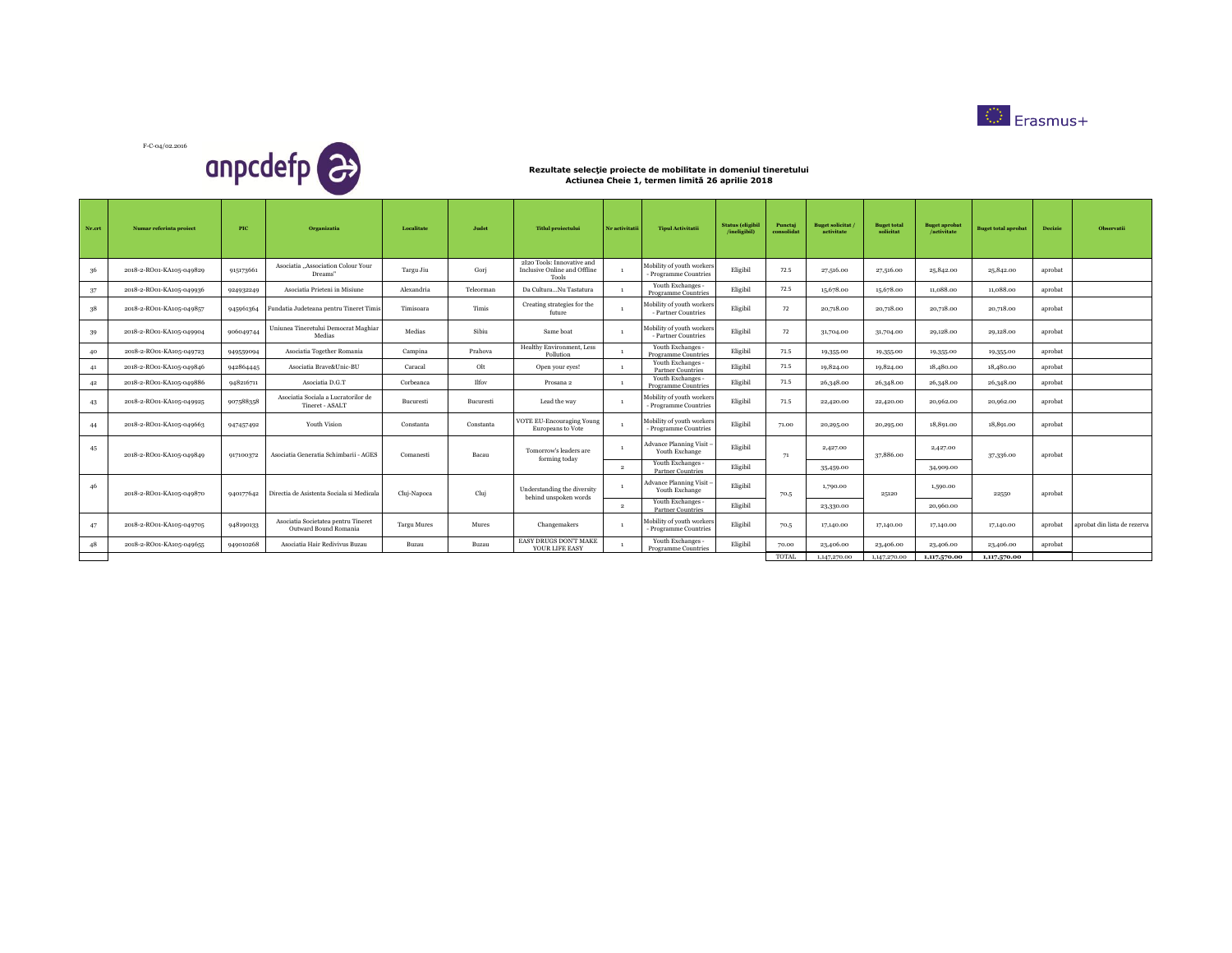



| Nr.crt                  | Numar referinta proiect             | PIC       | Organizatia                                                              | Localitate | Judet                  | <b>Titlul</b> proiectului                       | Nr activitatii | <b>Tipul Activitatii</b>                           | <b>Status</b> (eligibil<br>/ineligibil) | Punctaj<br>solidat | <b>Buget solicitat</b><br>activitate | <b>Buget total</b> | <b>Buget aprobat</b><br>/activitate | <b>Buget total aprobat</b> | Decizie             | Observatii                                                                                                                                                                    |
|-------------------------|-------------------------------------|-----------|--------------------------------------------------------------------------|------------|------------------------|-------------------------------------------------|----------------|----------------------------------------------------|-----------------------------------------|--------------------|--------------------------------------|--------------------|-------------------------------------|----------------------------|---------------------|-------------------------------------------------------------------------------------------------------------------------------------------------------------------------------|
|                         | Proiecte aflate pe lista de rezerve |           |                                                                          |            |                        |                                                 |                |                                                    |                                         |                    |                                      |                    |                                     |                            |                     |                                                                                                                                                                               |
| <sup>1</sup>            | 2018-2-RO01-KA105-049708            | 949290113 | Asociatia YMCA Baia Mare                                                 | Baia Mare  | Maramures              | "Building Bridges, not Walls!"                  |                | Aobility of youth workers<br>- Programme Countries | Eligibil                                | 70                 | 25,340.00                            | 25,340.00          | 23,720.00                           | 23,720.00                  | lista de<br>rezerva |                                                                                                                                                                               |
| $\,$ 2 $\,$             | 2018-2-RO01-KA105-049761            | 949033936 | Asociatia Young Europe Society                                           | Bilbor     | Harghita               | Mens Sana in Corpore Sano                       | $\mathbf{1}$   | Youth Exchanges -<br>Programme Countries           | Eligibil                                | 69                 | 32,661.00                            | 32,661.00          | 31,597.00                           | 31,597.00                  | lista de<br>rezerva |                                                                                                                                                                               |
| $\overline{\mathbf{3}}$ | 2018-2-RO01-KA105-049750            | 949033936 | Asociatia Young Europe Society                                           | Bilbor     | Harghita               | <b>Unlimited Memory</b>                         |                | Youth Exchanges -<br>Programme Countrie            | Eligibil                                | 68.5               | 38,495.00                            | 38,495.00          | 38,495.00                           | 38,495.00                  | lista de<br>rezerva |                                                                                                                                                                               |
|                         |                                     |           |                                                                          |            |                        | Self-employed Language<br>Learning - Empowering |                | <b>Advance Planning Visit</b><br>Youth Exchange    | Eligibil                                |                    | 1,330.00                             |                    | 1,330.00                            |                            | lista de            |                                                                                                                                                                               |
| $\overline{4}$          | 2018-2-RO01-KA105-049863            | 939685464 | Asociatia Culturala Banffy Boghis                                        | Boghis     | Salaj                  | Youngsters' Entrepreneur<br>Skills              | $\overline{2}$ | Youth Exchanges -<br>Programme Countries           | Eligibil                                | 68.5               | 19,785.00                            | 21115              | 19,305.00                           | 20635                      | rezerva             |                                                                                                                                                                               |
|                         |                                     |           |                                                                          |            |                        |                                                 | $\mathbf{1}$   | Youth Exchanges -<br><b>Programme Countries</b>    | Eligibil                                |                    | 26,397.00                            |                    | 26,397.00                           |                            |                     |                                                                                                                                                                               |
| 5                       | 2018-2-RO01-KA105-049798            | 947182788 | Asociatia Scout Society                                                  | Targu Jiu  | Gorj                   | Coaching for youth 1.0                          | $\overline{2}$ | Mobility of youth workers<br>Programme Countries   | Eligibil                                | 68                 | 20,605.00                            | 47002              | 0.00                                | 26397                      | lista de<br>rezerva | A2 nu poate fi finantata din<br>cauza fondurilor<br>insuficiente aferente<br>termenului 26 aprilie<br>pentru mobilitatea<br>lucratorilor de tineret din<br>tarile programului |
|                         |                                     |           |                                                                          |            |                        |                                                 |                |                                                    |                                         | TOTAL              | 1,311,883.00                         | 164,613.00         | 140,844.00                          | 140,844.00                 |                     |                                                                                                                                                                               |
|                         | Proiecte respinse                   |           |                                                                          |            |                        |                                                 |                |                                                    |                                         |                    |                                      |                    |                                     |                            |                     |                                                                                                                                                                               |
| $\mathbf{1}$            | 2018-2-RO01-KA105-049704            | 906049356 | Uniunea Democrata a Tinerilor Maghiar                                    | Bistrita   | <b>Bistrita Nasaud</b> | Not Just Numbers                                | $\mathbf{1}$   | Mobility of youth workers<br>- Programme Countries | Eligibil                                | 72                 | 32,880.00                            | 32,880.00          | 0.00                                | 0.00                       | respins             | au fost identificate pasaje<br>identice cu candidatura<br>2017-1-NL2-KA105-001575                                                                                             |
| $\,$ $\,$ $\,$          | 2018-2-RO01-KA105-049672            | 949559094 | Asociatia Together Romania                                               | Campina    | Prahova                | Digital skills for youth works                  |                | Mobility of youth workers<br>- Programme Countries | Eligibil                                | $71\,$             | 20,005.00                            | 20,005.00          | 0.00                                | 0.00                       | respins             | au fost identificate pasaje<br>identice cu candidatura<br>2015-2-RO01-KA105-<br>015315                                                                                        |
| 3                       | 2018-2-RO01-KA105-049743            | 945547465 | Asociatia Reconnect                                                      | Leu        | Dolj                   | Empower                                         | $\mathbf{1}$   | Mobility of youth workers<br>- Partner Countries   | Eligibil                                | 69.5               | 39,995.00                            | 39,995.00          | $_{0.00}$                           | 0.00                       | respins             | fonduri insuficiente<br>aferente termenului 26<br>aprilie pentru mobilitatea<br>lucratorilor de tineret din<br>tarile partenere din<br>vecinatate                             |
| $\overline{4}$          | 2018-2-RO01-KA105-049987            | 937243295 | Institutul Roman pentru Dezvoltarea<br>Tinerilor                         | Timisoara  | Timis                  | Together for change                             |                | Mobility of youth workers<br>- Programme Countries | Eligibil                                | 69.00              | 17,803.00                            | 17,803.00          | 0.00                                | 0.00                       | respins             | fonduri insuficiente<br>aferente termenului 26<br>aprilie pentru mobilitatea<br>lucratorilor de tineret din<br>tarile programului                                             |
| $\sqrt{5}$              | 2018-2-RO01-KA105-049701            | 932712522 | Asociatia Dezvoltare si Psihoterapie prin<br>Actiune                     | Craiova    | Dolj                   | Tools for Change                                | $\mathbf{1}$   | Aobility of youth workers<br>- Partner Countries   | Eligibil                                | 68                 | 36,295.00                            | 36,295.00          | 0.00                                | 0.00                       | respins             | fonduri insuficiente<br>aferente termenului 26<br>aprilie pentru mobilitatea<br>lucratorilor de tineret din<br>tarile partenere din<br>vecinatate                             |
| 6                       | 2018-2-RO01-KA105-049793            | 943053401 | Asociatia Romana de Teatru Playback                                      | Gradinile  | $_{\rm Olt}$           | <b>SKILLS FOR LIFE</b>                          | $\mathbf{1}$   | Youth Exchanges -<br><b>Partner Countries</b>      | Eligibil                                | 67.5               | 19,800.00                            | 19,800.00          | 0.00                                | 0.00                       | respins             | fonduri insuficiente<br>aferente termenului 26<br>aprilie pentru mobilitatea<br>de tip schimburi de tineri<br>din din tarile partenere din<br>vecinatate                      |
| $\overline{7}$          | 2018-2-RO01-KA105-049836            | 920476457 | Asociatia Dare to take your chance                                       | Lazaresti  | Arges                  | More Democratic Actions                         |                | Mobility of youth workers<br>- Partner Countries   | Eligibil                                | 67.5               | 26,388.00                            | 26,388.00          | $_{0.00}$                           | 0.00                       | respins             | fonduri insuficiente<br>aferente termenului 26<br>aprilie pentru mobilitatea<br>lucratorilor de tineret din<br>tarile partenere din<br>vecinatate                             |
| 8                       | 2018-2-RO01-KA105-049896            | 949546969 | Centrul pentru Educatie si Consultanta<br><b>Instrumente Structurale</b> | Targu Jiu  | Gorj                   | The life colors                                 | $\mathbf{1}$   | Youth Exchanges -<br><b>Partner Countries</b>      | Eligibil                                | 67.5               | 16,516.00                            | 16,516.00          | $_{0.00}$                           | $_{0.00}$                  | respins             | fonduri insuficiente<br>aferente termenului 26<br>aprilie pentru mobilitatea<br>de tip schimburi de tineri<br>din din tarile partenere din<br>vecinatate                      |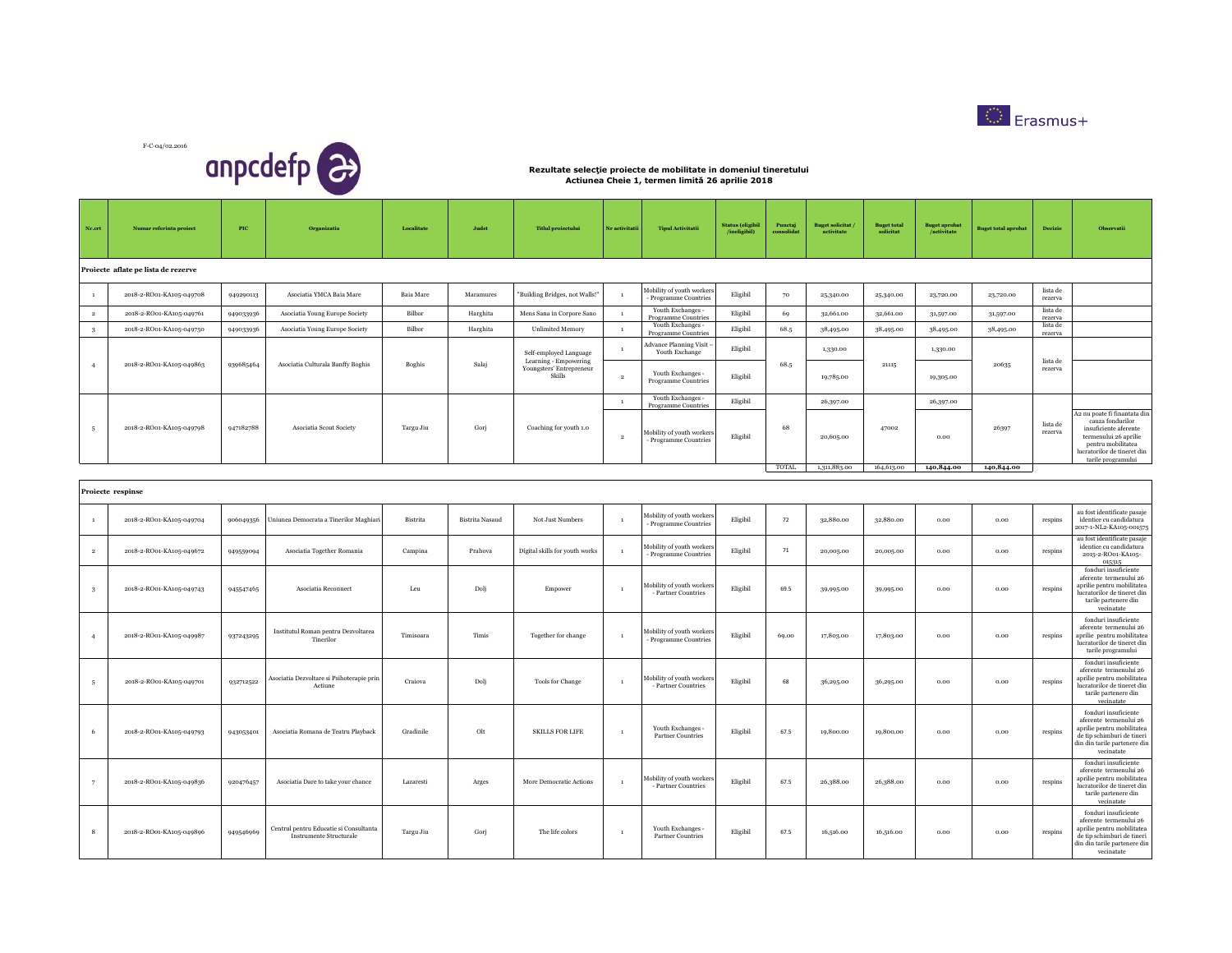



| Nr.crt      | Numar referinta proiect  | $_{\rm{PIC}}$ | Organizatia                                                       | Localitate       | Judet         | <b>Titlul</b> proiectului                                                      | Nr activitatii                 | <b>Tipul Activitatii</b>                                                                             | <b>Status</b> (eligibil<br>/ineligibil) | Punctaj<br>consolidat | <b>Buget solicitat</b><br>activitate | <b>Buget total</b><br>solicitat | <b>Buget aprobat</b><br>/activitate | <b>Buget total aprobat</b> | Decizie | Observatii                                                                                                                                        |
|-------------|--------------------------|---------------|-------------------------------------------------------------------|------------------|---------------|--------------------------------------------------------------------------------|--------------------------------|------------------------------------------------------------------------------------------------------|-----------------------------------------|-----------------------|--------------------------------------|---------------------------------|-------------------------------------|----------------------------|---------|---------------------------------------------------------------------------------------------------------------------------------------------------|
| $\mathbf Q$ | 2018-2-RO01-KA105-049903 | 922866440     | Asociatia Centrul pentru Strategii de<br>dezvoltare a tineretului | Timisoara        | Timis         | European Citizenship<br>Education                                              |                                | Youth Exchanges -<br>Programme Countries                                                             | Eligibil                                | 67.5                  | 25,764.00                            | 25,764.00                       | 0.00                                | 0.00                       | respins | fonduri insuficiente<br>aferente termenului 26<br>aprilie pentru mobilitatea<br>de tip schimburi de tineri<br>din tarile programului              |
| 10          | 2018-2-RO01-KA105-049698 | 946484679     | Asociatia Bolnavilor de Cancer si<br>Hepatita"Oltenia -ABCHO"     | Craiova          | Dolj          | Life Skills Tools                                                              | $\overline{1}$                 | Mobility of youth workers<br>- Partner Countries                                                     | Eligibil                                | 67                    | 29,960.00                            | 29,960.00                       | 0.00                                | 0.00                       | respins | fonduri insuficiente<br>aferente termenului 26<br>aprilie pentru mobilitatea<br>lucratorilor de tineret din<br>tarile partenere din<br>vecinatate |
| 11          | 2018-2-RO01-KA105-049699 | 946098328     | Asociatia Carpe Maxim                                             | Lipovu           | Dolj          | <b>Inclusion and Democracy</b>                                                 | $\mathbf{1}$                   | Mobility of youth workers<br>Programme Countries                                                     | Eligibil                                | 67                    | 29,587.00                            | 29,587.00                       | 0.00                                | 0.00                       | respins | fonduri insuficiente<br>aferente termenului 26<br>aprilie pentru mobilitatea<br>lucratorilor de tineret din<br>tarile programului                 |
| 12          | 2018-2-RO01-KA105-049897 | 908674564     | Asociatia Media Work                                              | <b>Baia</b> Mare | Maramures     | Play it all                                                                    | $\mathbf{1}$<br>$\overline{2}$ | Mobility of youth workers<br>- Partner Countries<br>Mobility of youth workers<br>- Partner Countries | Eligibil<br>Eligibil                    | 67                    | 21,486.00<br>18,674.00               | 40160                           | $\circ$                             | $\circ$                    | respins | fonduri insuficiente<br>aferente termenului 26<br>aprilie pentru mobilitatea<br>lucratorilor de tineret din<br>tarile partenere din<br>vecinatate |
| 13          | 2018-2-RO01-KA105-049900 | 908674564     | Asociatia Media Work                                              | Baia Mare        | Maramures     | Romanian youth capital +<br>active participation = youth<br>entrepreneurship"- | $\overline{2}$                 | Mobility of youth workers<br>Programme Countries<br>Mobility of youth workers<br>Programme Countries | Eligibil<br>Eligibil                    | 67                    | 25,020.00<br>23,130.00               | 48150                           | $\circ$                             | $\circ$                    | respins | fonduri insuficiente<br>aferente termenului 26<br>aprilie pentru mobilitatea<br>lucratorilor de tineret din<br>tarile programului                 |
| 14          | 2018-2-RO01-KA105-049971 | 948216711     | Asociatia D.G.T                                                   | Corbeanca        | Ilfov         | Seminar-Integration as a way<br>to adapt to migration                          |                                | Mobility of youth workers<br>Programme Countries                                                     | Eligibil                                | 67                    | 14,871.00                            | 14,871.00                       | 0.00                                | 0.00                       | respins | fonduri insuficiente<br>aferente termenului 26<br>aprilie pentru mobilitatea<br>lucratorilor de tineret din<br>tarile programului                 |
| $15\,$      | 2018-2-RO01-KA105-049786 | 946824858     | Asociatia Volunteering for all                                    | Resita           | Caras Severin | Mens Sana in Corpore Sano                                                      |                                | Youth Exchanges -<br><b>Programme Countries</b>                                                      | Eligibil                                | 66.5                  | 28,752.00                            | 28,752.00                       | 0.00                                | 0.00                       | respins | fonduri insuficiente<br>aferente termenului 26<br>aprilie pentru mobilitatea<br>de tip schimburi de tineri<br>din tarile programului              |
| 16          | 2018-2-RO01-KA105-049654 | 949009686     | Fundatia pentru Tineret buzau                                     | Buzau            | Buzau         | <b>ACCESS TO SUCCESS</b>                                                       | $\overline{1}$                 | Youth Exchanges -<br>Programme Countries                                                             | Eligibil                                | 66.00                 | 23,225.00                            | 23,225.00                       | 0.00                                | 0.00                       | respins | fonduri insuficiente<br>aferente termenului 26<br>aprilie pentru mobilitatea<br>de tip schimburi de tiner<br>din tarile programului               |
| 17          | 2018-2-RO01-KA105-049732 | 945771341     | Fundatia ACTIVITY pentru resurse<br>umane si dezvoltare durabila  | Resita           | Caras Severin | We stand for tolerance                                                         |                                | Youth Exchanges -<br><b>Programme Countries</b>                                                      | Eligibil                                | 66                    | 29,450.00                            | 29,450.00                       | 0.00                                | 0.00                       | respins | fonduri insuficiente<br>aferente termenului 26<br>aprilie pentru mobilitatea<br>de tip schimburi de tineri<br>din tarile programului              |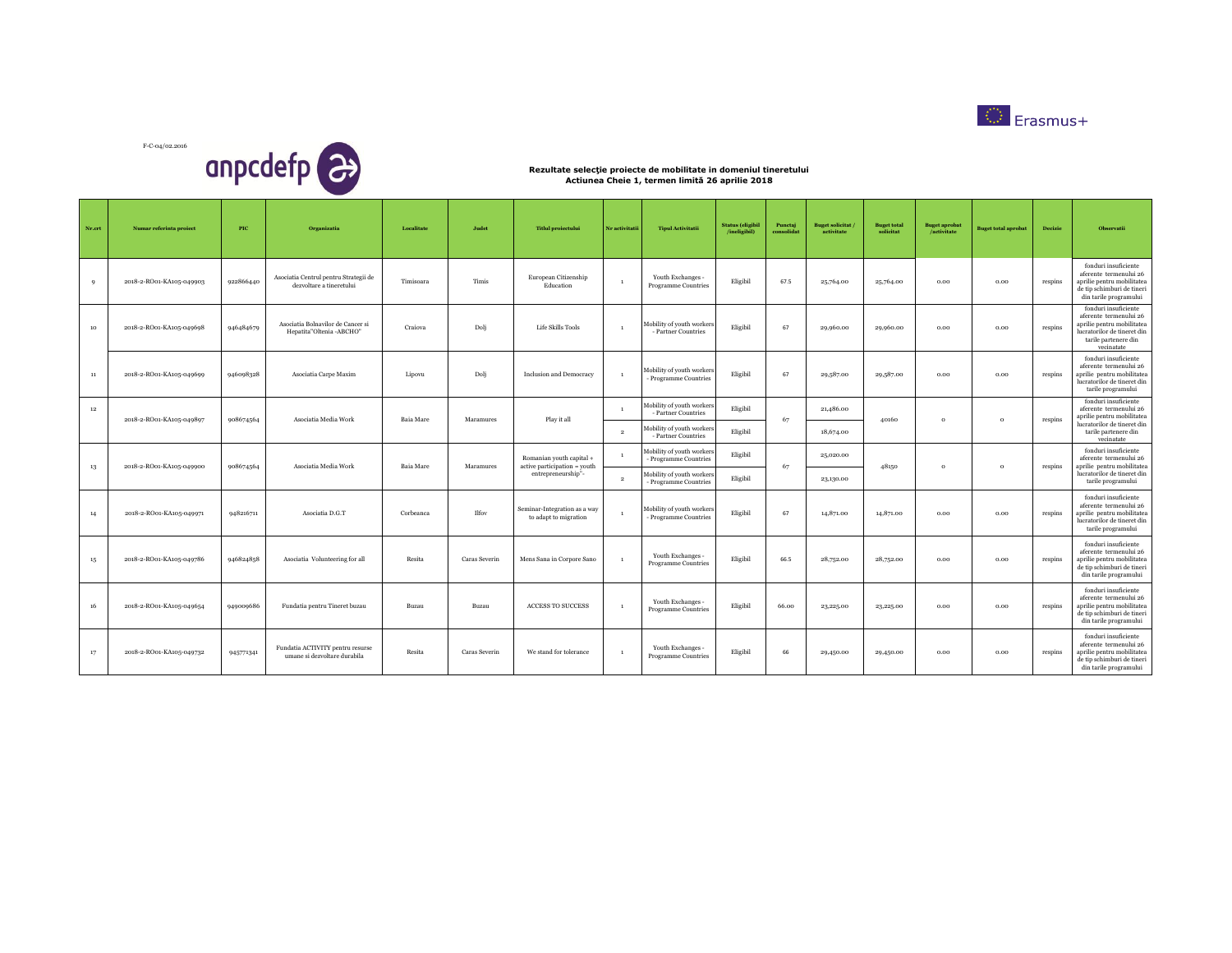



| Nr.crt          | Numar referinta proiect  | PIC       | Organizatia                                                                                              | Localitate          | Judet         | <b>Titlul</b> proiectului                                    | Nr activitatii                 | <b>Tipul Activitatii</b>                                                                    | <b>Status</b> (eligibil<br>/ineligibil) | Punctaj<br>consolidat | <b>Buget solicitat</b><br>activitate | <b>Buget total</b><br>solicitat | <b>Buget aprobat</b><br>/activitate | <b>Buget total aprobat</b> | Decizie | Observatii                                                                                                                                               |
|-----------------|--------------------------|-----------|----------------------------------------------------------------------------------------------------------|---------------------|---------------|--------------------------------------------------------------|--------------------------------|---------------------------------------------------------------------------------------------|-----------------------------------------|-----------------------|--------------------------------------|---------------------------------|-------------------------------------|----------------------------|---------|----------------------------------------------------------------------------------------------------------------------------------------------------------|
| 18<br>19        | 2018-2-RO01-KA105-049784 | 946822821 | Asociatia Evolution                                                                                      | Resita              | Caras Severin | I'Mperfect!                                                  | $\mathbf{1}$<br>$\overline{2}$ | <b>Advance Planning Visit</b><br>Youth Exchange<br>Youth Exchanges -<br>Programme Countries | Eligibil<br>Eligibil                    | 66                    | 1,425,00<br>14,190.00                | 15615                           | $\,$ 0 $\,$                         | $\circ$                    | respins | fonduri insuficiente<br>aferente termenului 26<br>aprilie pentru mobilitatea<br>de tip schimburi de tineri<br>din tarile programului                     |
| 20              | 2018-2-RO01-KA105-049853 | 928193874 | Asociatia Teatru pentru Tine                                                                             | Sinandrei           | Timis         | ARTinclusion                                                 |                                | Youth Exchanges -<br><b>Programme Countries</b>                                             | Eligibil                                | 66                    | 21,680.00                            | 21,680.00                       | 0.00                                | 0.00                       | respins | fonduri insuficiente<br>aferente termenului 26<br>aprilie pentru mobilitatea<br>de tip schimburi de tineri<br>din tarile programului                     |
| 21              | 2018-2-RO01-KA105-049662 | 907687686 | Asociatia Lucratorilor de Tineret - ALT<br>357                                                           | Bucuresti           | Bucuresti     | $Work(E+)$ -ing                                              | $\,$ 1                         | Youth Exchanges -<br>Programme Countries                                                    | Eligibil                                | 65.50                 | 27,365.00                            | 27,365.00                       | 0.00                                | 0.00                       | respins | fonduri insuficiente<br>aferente termenului 26<br>aprilie pentru mobilitatea<br>de tip schimburi de tineri<br>din tarile programului                     |
| 20<br>$\bf{22}$ | 2018-2-RO01-KA105-049826 | 907333054 | Asociatia Lex Erasmus                                                                                    | Craiova             | Dolj          | We're cool! We vote!                                         | $\overline{2}$                 | dvance Planning Visit<br>Youth Exchange<br>Youth Exchanges -<br>Programme Countries         | Eligibil<br>Eligibil                    | 65.5                  | 1,385.00<br>25,375.00                | 26760                           | $\Omega$                            | $\circ$                    | respins | fonduri insuficiente<br>aferente termenului 26<br>aprilie pentru mobilitatea<br>de tip schimburi de tineri<br>din tarile programului                     |
| 23              | 2018-2-RO01-KA105-049866 | 910923218 | Asociatia "Tine de Noi"                                                                                  | Bucuresti           | Bucuresti     | Youth IN(herit)AGE                                           | $\,$ 1                         | Mobility of youth workers<br>Programme Countries                                            | Eligibil                                | 65.5                  | 32,940.00                            | 32,940.00                       | 0.00                                | 0.00                       | respins | fonduri insuficiente<br>aferente termenului 26<br>aprilie pentru mobilitatea<br>lucratorilor de tineret din<br>tarile programului                        |
| 24<br>$\bf 25$  | 2018-2-RO01-KA105-049685 | 949555214 | Asociatia Europrotector Romania                                                                          | Craiova             | Dolj          | MENS SANA                                                    | $\,$ 1<br>$\overline{2}$       | Youth Exchanges -<br>Programme Countries<br>Youth Exchanges -<br><b>Programme Countries</b> | Eligibil<br>Eligibil                    | 65                    | 6,540.00<br>7,500.00                 | 14040                           | $\,$ 0 $\,$                         | $\mathbf{o}$               | respins | fonduri insuficiente<br>aferente termenului 26<br>aprilie pentru mobilitatea<br>de tip schimburi de tineri                                               |
| 26              | 2018-2-RO01-KA105-049828 | 947166686 | Asociatia Forumul Cetatenesc pentru<br>Actiune Sociala si Educatie Civica                                | Fumureni            | Valcea        | Intercultural learning through<br>environmental education.   |                                | Youth Exchanges -<br><b>Partner Countries</b>                                               | Eligibil                                | 65                    | 46,800.00                            | 46,800.00                       | $_{0.00}$                           | $_{0.00}$                  | respins | fonduri insuficiente<br>aferente termenului 26<br>aprilie pentru mobilitatea<br>de tip schimburi de tineri<br>din din tarile partenere din<br>vecinatate |
| 27              | 2018-2-RO01-KA105-049888 | 947590188 | Asociatia Nevo Parudimos                                                                                 | Resita              | Caras Severin | VOTE FOR YOUR FUTURE                                         | $\,$ 1                         | Youth Exchanges -<br>Programme Countries                                                    | Eligibil                                | 65                    | 30,175.00                            | 30,175.00                       | 0.00                                | 0.00                       | respins | fonduri insuficiente<br>aferente termenului 26<br>aprilie pentru mobilitatea<br>de tip schimburi de tineri<br>din tarile programului                     |
| $^{\rm 28}$     | 2018-2-RO01-KA105-049891 | 923424772 | Asociatia Culturala si de Comunitate<br>Dobolii de Sus - Feldoboly Kulturalis es<br>Kozossegi Egyesulet. | Dobolii de Sus      | Covasna       | Rural youth with better<br>opportunities                     |                                | Mobility of youth workers<br>Programme Countries                                            | Eligibil                                | 65                    | 32,314.00                            | 32,314.00                       | 0.00                                | 0.00                       | respins | fonduri insuficiente<br>aferente termenului 26<br>aprilie pentru mobilitatea<br>lucratorilor de tineret din<br>tarile programului                        |
| 29              | 2018-2-RO01-KA105-049835 | 923921218 | Asociatia Be You                                                                                         | Valea Voievozilor   | Dambovita     | <b>Together for Europe</b>                                   | $\mathbf{1}$                   | Mobility of youth workers<br>Programme Countries                                            | Eligibil                                | 64.5                  | 21,191.00                            | 21,191.00                       | 0.00                                | 0.00                       | respins | fonduri insuficiente<br>aferente termenului 26<br>aprilie pentru mobilitatea<br>lucratorilor de tineret din<br>tarile programului                        |
| $30\,$          | 2018-2-RO01-KA105-049882 | 948294602 | Asociatia Super Tineri (ASIRYS)                                                                          | <b>Tirgu Frumos</b> | Iasi          | Capacity Building of Youth<br>Workers on Roma<br>Empowerment |                                | Mobility of youth workers<br>Programme Countries                                            | Eligibil                                | 64.5                  | 22,960.00                            | 22,960.00                       | 0.00                                | 0.00                       | respins | fonduri insuficiente<br>aferente termenului 26<br>aprilie pentru mobilitatea<br>lucratorilor de tineret din<br>tarile programului                        |
| 31              | 2018-2-RO01-KA105-049895 | 948216711 | Asociatia D.G.T                                                                                          | Corbeanca           | Ilfov         | Grow a Leader                                                | $\mathbf{1}$                   | Mobility of youth workers<br>- Programme Countries                                          | Eligibil                                | 64.5                  | 30,144.00                            | 30,144.00                       | 0.00                                | $_{0.00}$                  | respins | fonduri insuficiente<br>aferente termenului 26<br>aprilie pentru mobilitatea<br>lucratorilor de tineret din<br>tarile programului                        |
| $3^{\rm 2}$     | 2018-2-RO01-KA105-049804 | 914501839 | Asociatia Tarabostes - Dezvoltare prin<br>Educatie - A.T.D.E.                                            | Pesceana            | Valcea        | Initiat - Implicat - Integrat                                |                                | Youth Exchanges -<br><b>Programme Countries</b>                                             | Eligibil                                | 64                    | 17,193.00                            | 17,193.00                       | 0.00                                | 0.00                       | respins | fonduri insuficiente<br>aferente termenului 26<br>aprilie pentru mobilitatea<br>de tip schimburi de tineri<br>din tarile programului                     |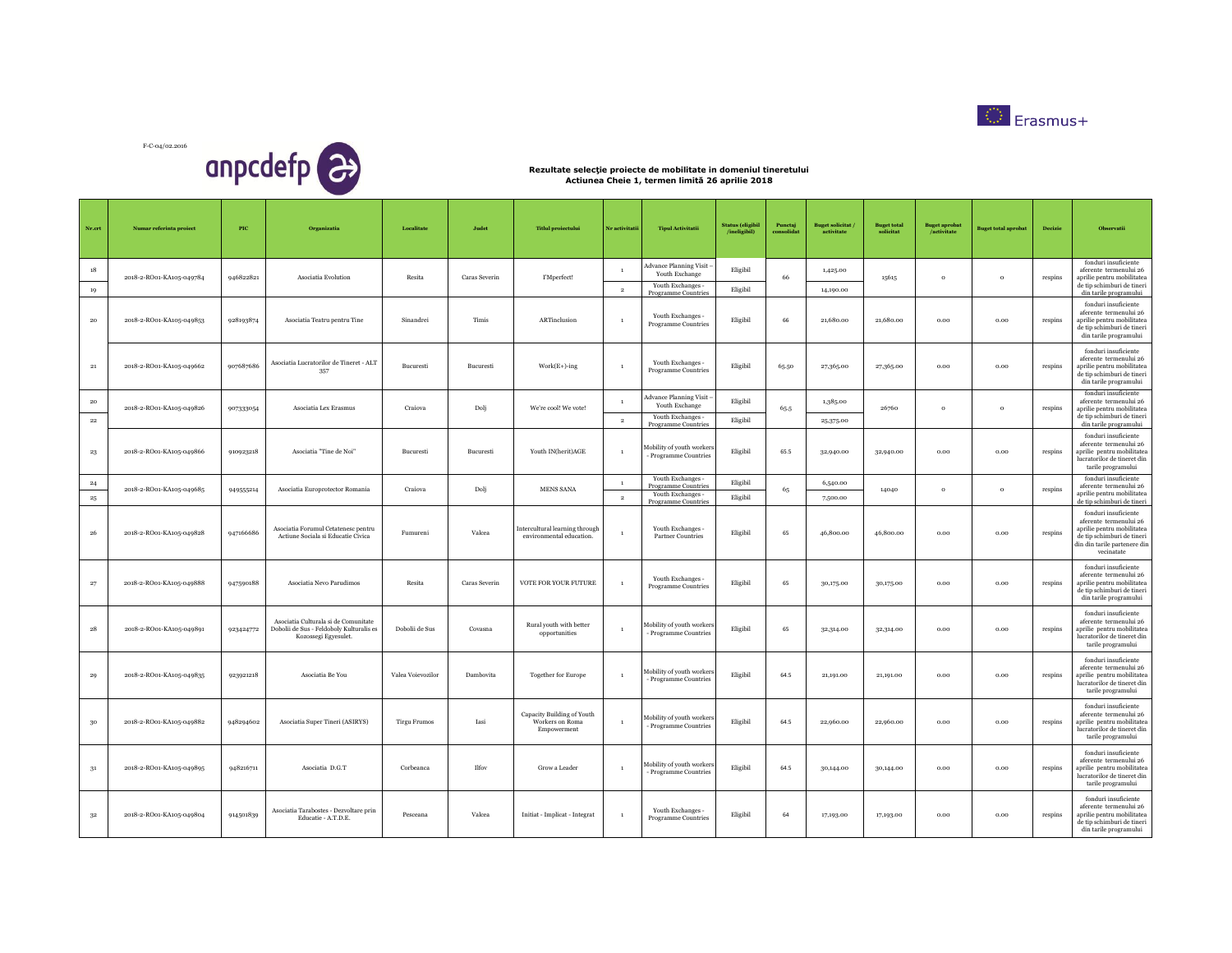



| Nr.crt | Numar referinta proiect  | PIC       | Organizatia                                                                                        | Localitate        | Judet     | <b>Titlul</b> proiectului                                                        | Nr activitatii           | <b>Tipul Activitatii</b>                                                             | <b>Status</b> (eligibil<br>/ineligibil) | Punctaj<br>consolidat | <b>Buget solicitat</b><br>activitate | <b>Buget total</b><br>solicitat | <b>Buget aprobat</b><br>/activitate | <b>Buget total aprobat</b> | <b>Decizie</b> | Observatii                                                                                                                                               |
|--------|--------------------------|-----------|----------------------------------------------------------------------------------------------------|-------------------|-----------|----------------------------------------------------------------------------------|--------------------------|--------------------------------------------------------------------------------------|-----------------------------------------|-----------------------|--------------------------------------|---------------------------------|-------------------------------------|----------------------------|----------------|----------------------------------------------------------------------------------------------------------------------------------------------------------|
| 33     | 2018-2-RO01-KA105-049842 | 943202587 | Asociatia Culturala pentru Tinerii din<br>Satu Mare - Szatmari Fiatalokert<br>Kulturalis Egyesulet | Satu Mare         | Satu Mare | European citizenSHIP                                                             | $\mathbf{1}$             | Mobility of youth workers<br>- Programme Countries                                   | Eligibil                                | 64                    | 29,048.00                            | 29,048.00                       | 0.00                                | 0.00                       | respins        | fonduri insuficiente<br>aferente termenului 26<br>aprilie pentru mobilitatea<br>lucratorilor de tineret din<br>tarile programului                        |
| 34     | 2018-2-RO01-KA105-049875 | 947458559 | Asociatia pentru Dezvoltare Activa                                                                 | Bacau             | Bacau     | Embracing the colors                                                             | $\mathbf{1}$             | Mobility of youth workers<br>- Partner Countries                                     | Eligibil                                | 64                    | 37,656.00                            | 37,656.00                       | 0.00                                | 0.00                       | respins        | fonduri insuficiente<br>aferente termenului 26<br>aprilie pentru mobilitatea<br>lucratorilor de tineret din<br>tarile partenere din<br>vecinatate        |
| $35\,$ | 2018-2-RO01-KA105-049955 | 949513213 | Asociatia de Tineri din Ardeal                                                                     | Cristuru Secuiesc | Harghita  | Training for Trainers on<br>Inclusion & Diversity for Deaf<br>Youth              | $\overline{1}$           | Mobility of youth workers<br>- Programme Countries                                   | Eligibil                                | 64.00                 | 26,488.00                            | 26,488.00                       | $_{0.00}$                           | $_{0.00}$                  | respins        | fonduri insuficiente<br>aferente termenului 26<br>aprilie pentru mobilitatea<br>lucratorilor de tineret din<br>tarile programului                        |
| 36     | 2018-2-RO01-KA105-049816 | 948158996 | Asociatia Tinerilor Olteni Solidari                                                                | Sacelu            | Gorj      | CIOBANASII                                                                       | $\,$ 1<br>$\overline{2}$ | Youth Exchanges -<br>Programme Countries<br>Youth Exchanges -<br>Programme Countries | Eligibil<br>Eligibil                    | 63.5                  | 8,580.00<br>9,412.00                 | 17,992.00                       | 0.00                                | 0.00                       | respins        | fonduri insuficiente<br>aferente termenului 26<br>aprilie pentru mobilitatea<br>de tip schimburi de tineri                                               |
| 37     | 2018-2-RO01-KA105-049902 | 922866440 | Asociatia Centrul pentru Strategii de                                                              | Timisoara         | Timis     | Be Active                                                                        |                          | Mobility of youth workers<br>- Programme Countries                                   | Eligibil                                | 63.50                 | 20,928.00                            | 46,692.00                       | 0.00                                | $_{0.00}$                  | respins        | fonduri insuficiente<br>aferente termenului 26<br>aprilie pentru mobilitatea<br>lucratorilor de tineret din<br>tarile programului                        |
|        |                          |           | dezvoltare a tineretului                                                                           |                   |           |                                                                                  | $\overline{2}$           | Youth Exchanges -<br><b>Programme Countries</b>                                      | Eligibil                                |                       | 25,764.00                            |                                 |                                     |                            |                | fonduri insuficiente<br>aferente termenului 26<br>aprilie pentru mobilitatea<br>de tip schimburi de tineri<br>din tarile programului                     |
| 38     | 2018-2-RO01-KA105-049915 | 938230852 | Asociatia Se Poate                                                                                 | Corbeanca         | Ilfov     | Explore your Creativity! Be a<br>Social Entrepreneur!                            |                          | Youth Exchanges -<br><b>Programme Countries</b>                                      | Eligibil                                | 63                    | 23,155.00                            | 23,155.00                       | $_{0.00}$                           | 0.00                       | respins        | fonduri insuficiente<br>aferente termenului 26<br>aprilie pentru mobilitatea<br>de tip schimburi de tineri<br>din tarile programului                     |
| 39     | 2018-2-RO01-KA105-049967 | 916142691 | Asociatia Pro Dezvoltare DACIA (APDD)                                                              | Dragasani         | Valcea    | Digital Revolution                                                               | $\overline{1}$           | Mobility of youth workers<br>- Programme Countries                                   | Eligibil                                | 63                    | 34,746.00                            | 34,746.00                       | 0.00                                | 0.00                       | respins        | fonduri insuficiente<br>aferente termenului 26<br>aprilie pentru mobilitatea<br>lucratorilor de tineret din<br>tarile programului                        |
| 40     | 2018-2-RO01-KA105-049677 | 907687686 | Asociatia Lucratorilor de Tineret - ALT<br>357                                                     | Bucuresti         | Bucuresti | Tools for nonformal<br>E+ducation                                                |                          | Mobility of youth workers<br>- Programme Countries                                   | Eligibil                                | 62.5                  | 27,243.00                            | 27,243.00                       | 0.00                                | 0.00                       | respins        | fonduri insuficiente<br>aferente termenului 26<br>aprilie pentru mobilitatea<br>lucratorilor de tineret din<br>tarile programului                        |
| 41     | 2018-2-RO01-KA105-049736 | 945677736 | Fundatia Noi Orizonturi                                                                            | Lupeni            | Hunedoara | Transforming Youth Work:<br>From Youth as Problems to<br><b>Agents of Change</b> |                          | Mobility of youth workers<br>- Partner Countries                                     | Eligibil                                | 62.5                  | 22,694.00                            | 22,694.00                       | 0.00                                | 0.00                       | respins        | fonduri insuficiente<br>aferente termenului 26<br>aprilie pentru mobilitatea<br>lucratorilor de tineret din<br>tarile partenere din<br>vecinatate        |
| 42     | 2018-2-RO01-KA105-049762 | 946339276 | Asociatia Eurotunda                                                                                | Rotunda           | Olt       | Tools for school dropout<br>prevention!                                          | $\mathbf{1}$             | Mobility of youth workers<br>- Partner Countries                                     | Eligibil                                | 62.5                  | 27,320.00                            | 27,320.00                       | 0.00                                | 0.00                       | respins        | fonduri insuficiente<br>aferente termenului 26<br>aprilie pentru mobilitatea<br>lucratorilor de tineret din<br>tarile partenere din<br>vecinatate        |
| 43     | 2018-2-RO01-KA105-049777 | 922866440 | Asociatia Centrul pentru Strategii de<br>dezvoltare a tineretului                                  | Timisoara         | Timis     | Youth Against Gender<br>Stereotypes                                              | $\mathbf{1}$             | Mobility of youth workers<br>- Programme Countries                                   | Eligibil                                | 62.5                  | 24,768.00                            | 24,768.00                       | 0.00                                | 0.00                       | respins        | fonduri insuficiente<br>aferente termenului 26<br>aprilie pentru mobilitatea<br>lucratorilor de tineret din<br>tarile programului                        |
| 44     | 2018-2-RO01-KA105-049697 | 946484679 | Asociatia Bolnavilor de Cancer si<br>Hepatita"Oltenia -ABCHO"                                      | Craiova           | Dolj      | ReInvented                                                                       | $\overline{1}$           | Youth Exchanges -<br><b>Partner Countries</b>                                        | Eligibil                                | 62                    | 29,178.00                            | 29,178.00                       | 0.00                                | 0.00                       | respins        | fonduri insuficiente<br>aferente termenului 26<br>aprilie pentru mobilitatea<br>de tip schimburi de tineri<br>din din tarile partenere din<br>vecinatate |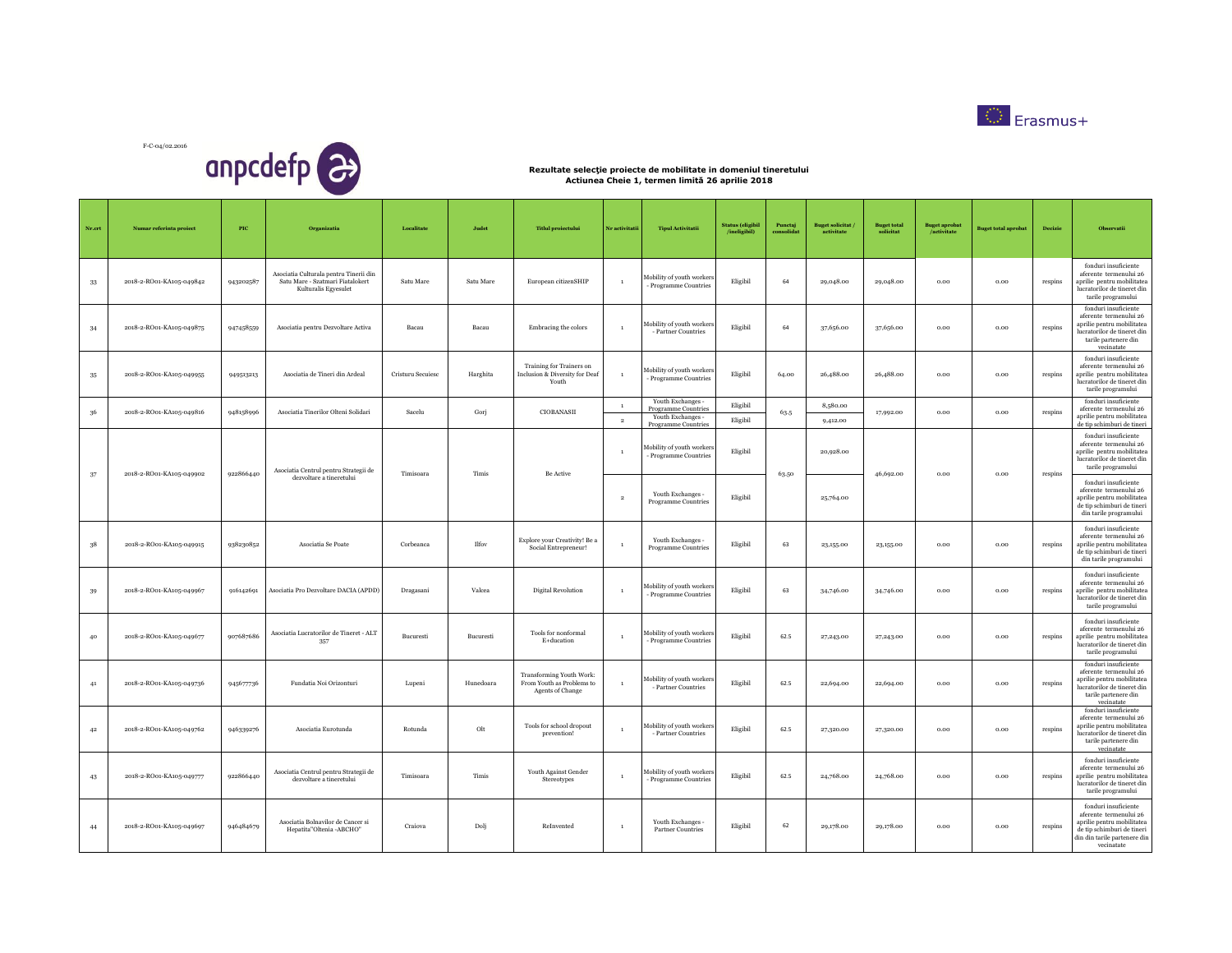



| Nr.crt | Numar referinta proiect  | PIC       | Organizatia                                                              | Localitate     | Judet     | <b>Titlul</b> proiectului                                          | Nr activitatii    | <b>Tipul Activitatii</b>                                                               | <b>Status</b> (eligibil<br>/ineligibil) | Punctai<br>consolidat | <b>Buget solicitat</b><br>activitate | Buget total<br>solicitat | Buget aprobat<br>/activitate | <b>Buget total aprobat</b> | Decizie | Observatii                                                                                                                                               |
|--------|--------------------------|-----------|--------------------------------------------------------------------------|----------------|-----------|--------------------------------------------------------------------|-------------------|----------------------------------------------------------------------------------------|-----------------------------------------|-----------------------|--------------------------------------|--------------------------|------------------------------|----------------------------|---------|----------------------------------------------------------------------------------------------------------------------------------------------------------|
| 45     | 2018-2-RO01-KA105-049735 | 932823490 | Asociatia 180 Degrees Consulting Cluj-<br>Napoca                         | Cluj Napoca    | Cluj      | 365 days of 3R                                                     | $\overline{1}$    | Youth Exchanges -<br><b>Programme Countries</b>                                        | Eligibil                                | 62                    | 18,870.00                            | 18,870.00                | 0.00                         | 0.00                       | respins | fonduri insuficiente<br>aferente termenului 26<br>aprilie pentru mobilitatea<br>de tip schimburi de tineri<br>din tarile programului                     |
| 46     | 2018-2-RO01-KA105-049766 | 946339276 | Asociatia Eurotunda                                                      | Rotunda        | Olt       | Fabrica pentru democratie                                          | $\mathbf{1}$      | Youth Exchanges -<br>Programme Countries                                               | Eligibil                                | 62                    | 19,586.00                            | 19,586.00                | 0.00                         | 0.00                       | respins | fonduri insuficiente<br>aferente termenului 26<br>aprilie pentru mobilitatea<br>de tip schimburi de tineri<br>din tarile programului                     |
| 47     | 2018-2-RO01-KA105-049827 | 948363375 | Asociatia "I.R.I.S."                                                     | Oltenita       | Calarasi  | "Involved in my community"                                         |                   | Youth Exchanges -<br>Programme Countries                                               | Eligibil                                | 62                    | 23,780.00                            | 23,780.00                | 0.00                         | 0.00                       | respins | fonduri insuficiente<br>aferente termenului 26<br>aprilie pentru mobilitatea<br>de tip schimburi de tineri<br>din tarile programului                     |
| 48     | 2018-2-RO01-KA105-049908 | 919303824 | Asociatia pentru Initiative si Demersuri<br>Educationale si Inovatoare   | Bucuresti      | Bucuresti | Drivers of Change: Social<br>Inclusion and Rebirth of<br>Culture   |                   | Youth Exchanges -<br>Programme Countries                                               | Eligibil                                | 62                    | 23,120.00                            | 23,120.00                | 0.00                         | 0.00                       | respins | fonduri insuficiente<br>aferente termenului 26<br>aprilie pentru mobilitatea<br>de tip schimburi de tineri<br>din tarile programului                     |
| 49     | 2018-2-RO01-KA105-049952 | 943905837 | Asociatia Plural                                                         | Bucuresti      | Bucuresti | Think inclusion. Fostering<br>diversity-awareness in youth<br>work | $\mathbf{1}$      | Mobility of youth workers<br>- Programme Countries                                     | Eligibil                                | 62.00                 | 18,554.00                            | 18,554.00                | 0.00                         | 0.00                       | respins | fonduri insuficiente<br>aferente termenului 26<br>aprilie pentru mobilitatea<br>lucratorilor de tineret din<br>tarile programului                        |
| 50     | 2018-2-RO01-KA105-049666 | 947457492 | Youth Vision                                                             | Constanta      | Constanta | Democracy Builders - Tools &<br>Skills for Participatory           | $\overline{1}$    | Mobility of youth workers<br>- Programme Countries                                     | Eligibil                                | 61.5                  | 17,077.00                            | 50917                    | $\circ$                      | $\mathbf{o}$               | respins | fonduri insuficiente<br>aferente termenului 26<br>aprilie pentru mobilitatea<br>lucratorilor de tineret din<br>tarile programului                        |
|        |                          |           |                                                                          |                |           | Democracy                                                          | $\,2\,$<br>$_{3}$ | Advance Planning Visit -<br>Youth Exchange<br>Youth Exchanges -<br>Programme Countries | Eligibil<br>Eligibil                    |                       | 11,277.00<br>22,563.00               |                          |                              |                            |         | fonduri insuficiente<br>aferente termenului 26<br>aprilie pentru mobilitatea<br>de tip schimburi de tineri<br>din tarile programului                     |
| 50     | 2018-2-RO01-KA105-049741 | 945547465 | Asociatia Reconnect                                                      | Leu            | Dolj      | Cercetasii                                                         | $\overline{1}$    | Youth Exchanges -<br><b>Partner Countries</b>                                          | Eligibil                                | 61.5                  | 27,776.00                            | 27,776.00                | 0.00                         | 0.00                       | respins | fonduri insuficiente<br>aferente termenului 26<br>aprilie pentru mobilitatea<br>de tip schimburi de tineri<br>din din tarile partenere din<br>vecinatate |
| 51     | 2018-2-RO01-KA105-049751 | 911337505 | Asociatia Ingens Risus                                                   | Miercurea Ciuc | Harghita  | Building inclusive societies                                       |                   | Youth Exchanges -<br>Programme Countries                                               | Eligibil                                | 61.5                  | 32,660.00                            | 32,660.00                | 0.00                         | 0.00                       | respins | fonduri insuficiente<br>aferente termenului 26<br>aprilie pentru mobilitatea<br>de tip schimburi de tineri<br>din tarile programului                     |
| $52\,$ | 2018-2-RO01-KA105-049767 | 949033936 | Asociatia Young Europe Society                                           | Bilbor         | Harghita  | <b>Active Recreational Activities</b>                              |                   | Youth Exchanges -<br><b>Programme Countries</b>                                        | Eligibil                                | 61.5                  | 43,538.00                            | 43,538.00                | 0.00                         | 0.00                       | respins | fonduri insuficiente<br>aferente termenului 26<br>aprilie pentru mobilitatea<br>de tip schimburi de tineri<br>din tarile programului                     |
| 53     | 2018-2-RO01-KA105-049787 | 949131324 | Asociatia Nationala de Sprijinire a<br>Tineretului Ecologist din Romania | Podari         | Dolj      | Change 4 All                                                       | $\overline{1}$    | Youth Exchanges -<br><b>Partner Countries</b>                                          | Eligibil                                | 61.5                  | 18,792.00                            | 37884                    | $\circ$                      | $\circ$                    | respins | fonduri insuficiente<br>aferente termenului 26<br>aprilie pentru mobilitatea<br>de tip schimburi de tineri<br>din din tarile partenere din<br>vecinatate |
|        |                          |           |                                                                          |                |           |                                                                    | $\overline{2}$    | Youth Exchanges -<br><b>Programme Countries</b>                                        | Eligibil                                |                       | 19,092.00                            |                          |                              |                            |         | fonduri insuficiente<br>aferente termenului 26<br>aprilie pentru mobilitatea<br>de tip schimburi de tineri<br>din tarile programului                     |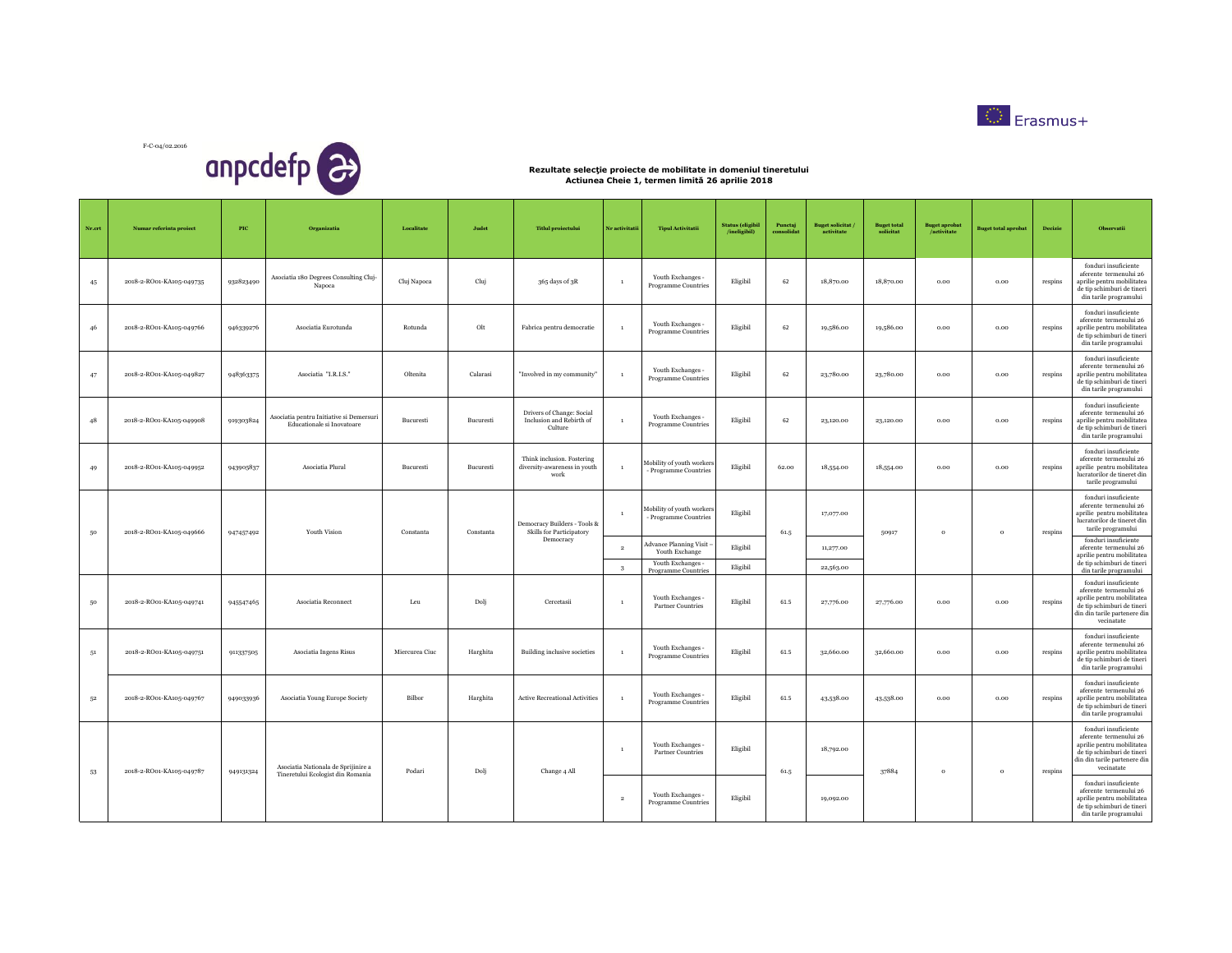



| Nr.crt | Numar referinta proiect  | $_{\rm{PIC}}$ | Organizatia                                                       | Localitate          | Judet     | <b>Titlul</b> proiectului                                              | Nr activitatii                 | <b>Tipul Activitatii</b>                                                                    | <b>Status (eligibil</b><br>/ineligibil) | Puncta<br>consolidat | <b>Buget solicitat</b><br>activitate | <b>Buget total</b><br>solicitat | <b>Buget aprobat</b><br>/activitate | <b>Buget total aprobat</b> | Decizie | Observatii                                                                                                                                                                  |
|--------|--------------------------|---------------|-------------------------------------------------------------------|---------------------|-----------|------------------------------------------------------------------------|--------------------------------|---------------------------------------------------------------------------------------------|-----------------------------------------|----------------------|--------------------------------------|---------------------------------|-------------------------------------|----------------------------|---------|-----------------------------------------------------------------------------------------------------------------------------------------------------------------------------|
| 54     | 2018-2-RO01-KA105-049796 | 943053401     | Asociatia Romana de Teatru Playback                               | Gradinile           | Olt       | SELL THE PAST FOR THE<br>FUTURE                                        | $\overline{1}$                 | Youth Exchanges -<br>Programme Countries                                                    | Eligibil                                | 61.5                 | 19,785.00                            | 19,785.00                       | 0.00                                | 0.00                       | respins | fonduri insuficiente<br>aferente termenului 26<br>aprilie pentru mobilitatea<br>de tip schimburi de tineri<br>din tarile programului                                        |
| 55     | 2018-2-RO01-KA105-049914 | 948294602     | Asociatia Super Tineri (ASIRYS)                                   | <b>Tirgu Frumos</b> | Iasi      | <b>Fake News Busters</b>                                               | $\overline{1}$                 | Mobility of youth workers<br>- Partner Countries                                            | Eligibil                                | 61.5                 | 21,445.00                            | 21,445.00                       | 0.00                                | 0.00                       | respins | fonduri insuficiente<br>aferente termenului 26<br>aprilie pentru mobilitatea<br>lucratorilor de tineret din<br>tarile partenere din<br>vecinatate                           |
| 56     | 2018-2-RO01-KA105-049781 | 948654181     | Asociatia pentru Promovarea Egalitatii<br>intre Tineri - ADAPTO   | Constanta           | Constanta | Disconnect to Connect through<br>Art                                   | $\mathbf{1}$<br>$\overline{2}$ | <b>Advance Planning Visit</b><br>Youth Exchange<br>Youth Exchanges -<br>Programme Countries | Eligibil<br>Eligibil                    | 61                   | 3,435.00<br>30,054.00                | 33489                           | $\circ$                             | $\circ$                    | respins | fonduri insuficiente<br>aferente termenului 26<br>aprilie pentru mobilitatea<br>de tip schimburi de tineri<br>din tarile programului                                        |
| 57     | 2018-2-RO01-KA105-049791 | 923994453     | Asociatia "European Youth Education -<br>E.Y.E."                  | Ulmi                | Dambovita | Get to Know Me                                                         | $\overline{1}$                 | Youth Exchanges -<br>Programme Countries                                                    | Eligibil                                | 61                   | 17,766.00                            | 17,766.00                       | 0.00                                | $_{0.00}$                  | respins | fonduri insuficiente<br>aferente termenului 26<br>aprilie pentru mobilitatea<br>de tip schimburi de tineri<br>din tarile programului                                        |
| 58     | 2018-2-RO01-KA105-049800 | 938230852     | Asociatia Se Poate                                                | Chiajna             | Ilfov     | Youth for Europe, Europe for<br>Youth                                  | $\overline{1}$                 | Youth Exchanges -<br>Programme Countries                                                    | Eligibil                                | 61                   | 21,735.00                            | 21,735.00                       | 0.00                                | 0.00                       | respins | fonduri insuficiente<br>aferente termenului 26<br>aprilie pentru mobilitatea<br>de tip schimburi de tineri<br>din tarile programului                                        |
| 59     | 2018-2-RO01-KA105-049865 | 922866440     | Asociatia Centrul pentru Strategii de<br>dezvoltare a tineretului | Timisoara           | Timis     | <b>Together Everyone Achieves</b><br>More                              | $\overline{1}$                 | Youth Exchanges -<br>Programme Countries                                                    | Eligibil                                | 61                   | 26,274.00                            | 26,274.00                       | 0.00                                | 0.00                       | respins | fonduri insuficiente<br>aferente termenului 26<br>aprilie pentru mobilitatea<br>de tip schimburi de tineri<br>din tarile programului                                        |
| 60     | 2018-2-RO01-KA105-049668 | 907687686     | Asociatia Lucratorilor de Tineret - ALT<br>357                    | Bucuresti           | Bucuresti | LE+T's Go TogE+thE+r                                                   | $\,$ 1                         | Youth Exchanges -<br>Programme Countries                                                    | Eligibil                                | 60.5                 | 30,015.00                            | 30,015.00                       | $_{0.00}$                           | $_{0.00}$                  | respins | fonduri insuficiente<br>aferente termenului 26<br>aprilie pentru mobilitatea<br>de tip schimburi de tineri<br>din tarile programului                                        |
| 61     | 2018-2-RO01-KA105-049683 | 921079118     | Asociatia SOARE - Solidaritate, Altruism<br>Responsibilitate      | Iasi                | Iasi      | DebatE+ Mental Health                                                  | $\overline{1}$                 | Mobility of youth workers<br>Programme Countries                                            | Eligibil                                | 60.50                | 21.808.00                            | 21,808.00                       | 0.00                                | 0.00                       | respins | fonduri insuficiente<br>aferente termenului 26<br>aprilie pentru mobilitatea<br>lucratorilor de tineret din<br>tarile programului                                           |
| 62     | 2018-2-RO01-KA105-049731 | 948060638     | Federatia Organizatiilor Ramnicene de                             | Ramnicu Sarat       | Buzau     | The story of inclusion through                                         | $\overline{1}$                 | Mobility of youth workers<br>- Programme Countries                                          | Eligibil                                | 60.5                 | 18,750.00                            | 41250                           | $\circ$                             | $\circ$                    | respins | fonduri insuficiente<br>aferente termenului 26<br>aprilie pentru mobilitatea<br>lucratorilor de tineret din<br>tarile programului                                           |
|        |                          |               | Tineret Educatie si Sport                                         |                     |           | photography                                                            | $\overline{2}$                 | <b>Advance Planning Visit</b><br>Youth Exchange<br>Youth Exchanges -                        | Eligibil<br>Eligibil                    |                      | 2,550.00                             |                                 |                                     |                            |         | fonduri insuficiente<br>aferente termenului 26<br>aprilie pentru mobilitatea<br>de tip schimburi de tineri                                                                  |
| 63     | 2018-2-RO01-KA105-049748 | 918711639     | Asociatia "Ajutam, Integram, Dezvoltam<br>si Evoluam'             | Ramnicu Valcea      | Valcea    | From RURAL to<br><b>NONFORMAL</b>                                      | $\sqrt{3}$<br>$\mathbf{1}$     | Programme Countries<br>Mobility of youth workers<br>- Partner Countries                     | Eligibil                                | 60.5                 | 19,950.00<br>15,218.00               | 15,218.00                       | 0.00                                | 0.00                       | respins | din tarile programului<br>fonduri insuficiente<br>aferente termenului 26<br>aprilie pentru mobilitatea<br>lucratorilor de tineret din<br>tarile partenere din<br>vecinatate |
| 64     | 2018-2-RO01-KA105-049916 | 948731296     | Asociatia Dominou                                                 | Craiova             | Dolj      | European Union Volunteer for<br>inclusion                              | $\overline{1}$                 | Mobility of youth workers<br>- Programme Countries                                          | Eligibil                                | 60.50                | 21,570.00                            | 21,570.00                       | $_{0.00}$                           | $_{0.00}$                  | respins | fonduri insuficiente<br>aferente termenului 26<br>aprilie pentru mobilitatea<br>lucratorilor de tineret din<br>tarile programului                                           |
| 65     | 2018-2-RO01-KA105-049957 | 911157376     | Asociatia ASproAS                                                 | Bucuresti           | Bucuresti | Tineri pregătiți pentru un<br>răspuns eficient în cazul<br>dezastrelor | $\,$ 1                         | Mobility of youth workers<br>- Programme Countries                                          | Eligibil                                | 60.50                | 21,275.00                            | 21,275.00                       | 0.00                                | 0.00                       | respins | fonduri insuficiente<br>aferente termenului 26<br>aprilie pentru mobilitatea<br>lucratorilor de tineret din<br>tarile programului                                           |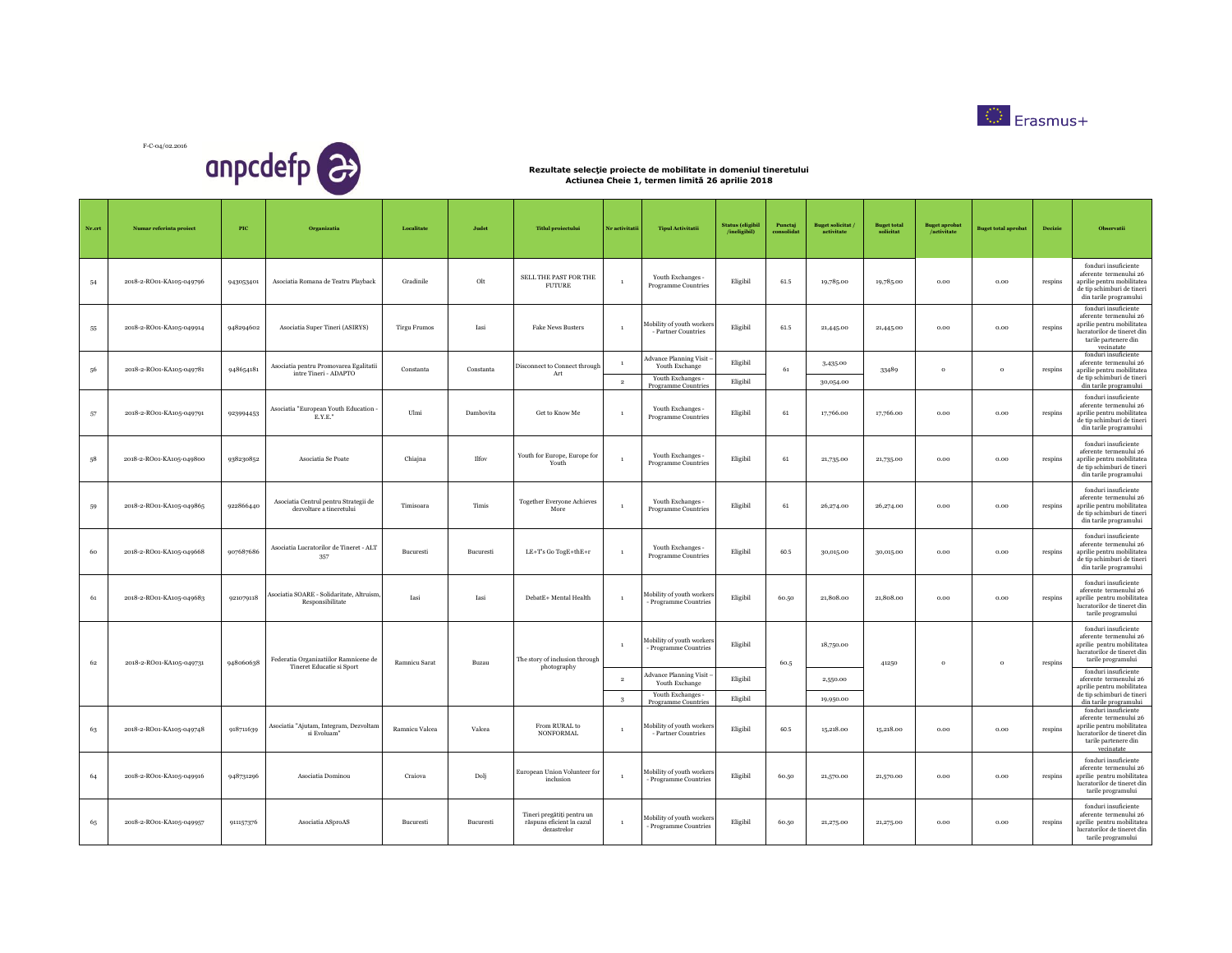



| Nr.crt | Numar referinta proiect  | PIC       | Organizatia                                                       | Localitate     | Judet         | <b>Titlul</b> proiectului                                                                           | Nr activitatii | <b>Tipul Activitatii</b>                           | <b>Status</b> (eligibil<br>/ineligibil) | Punctai<br>consolidat | <b>Buget solicitat</b><br>activitate | <b>Buget total</b><br>solicitat | <b>Buget aprobat</b><br>/activitate | <b>Buget total aprobat</b> | Decizie | Observatii                                                                                                                                               |
|--------|--------------------------|-----------|-------------------------------------------------------------------|----------------|---------------|-----------------------------------------------------------------------------------------------------|----------------|----------------------------------------------------|-----------------------------------------|-----------------------|--------------------------------------|---------------------------------|-------------------------------------|----------------------------|---------|----------------------------------------------------------------------------------------------------------------------------------------------------------|
| 66     | 2018-2-RO01-KA105-049965 | 944236607 | Asociatia A.R.T. Fusion                                           | Bucuresti      | Bucuresti     | Mental SPA - A training<br>focused on enhancing the<br>wellbeing of professionals in<br>youth field | $\overline{1}$ | Mobility of youth workers<br>- Programme Countries | Eligibil                                | 60.5                  | 19,896.00                            | 19,896.00                       | 0.00                                | 0.00                       | respins | fonduri insuficiente<br>aferente termenului 26<br>aprilie pentru mobilitatea<br>lucratorilor de tineret din<br>tarile programului                        |
| 67     | 2018-2-RO01-KA105-049686 | 947170372 | Asociatia Armonia Educativa                                       | Bucuresti      | Bucuresti     | Armonia cuvintelor                                                                                  | $\overline{1}$ | Youth Exchanges -<br><b>Programme Countries</b>    | Eligibil                                | 60                    | 15,244.00                            | 15,244.00                       | 0.00                                | 0.00                       | respins | fonduri insuficiente<br>aferente termenului 26<br>aprilie pentru mobilitatea<br>de tip schimburi de tineri<br>din tarile programului                     |
| 68     | 2018-2-RO01-KA105-049687 | 947170372 | Asociatia Armonia Educativa                                       | Bucuresti      | Bucuresti     | Actiuni pentru tinerii migranti                                                                     | $\overline{1}$ | Mobility of youth workers<br>- Partner Countries   | Eligibil                                | 60                    | 11,484.00                            | 11,484.00                       | 0.00                                | 0.00                       | respins | fonduri insuficiente<br>aferente termenului 26<br>aprilie pentru mobilitatea<br>lucratorilor de tineret din<br>tarile partenere din<br>vecinatate        |
|        |                          |           |                                                                   |                |               |                                                                                                     | $\mathbf{1}$   | Youth Exchanges -<br>Partner Countries             | Eligibil                                |                       | 6,744.00                             |                                 |                                     |                            |         | fonduri insuficiente<br>aferente termenului 26                                                                                                           |
| 69     | 2018-2-RO01-KA105-049689 | 935671410 | Asociatia RE-INVENTEAZA-TE!                                       | Craiova        | Dolj          | Confesiuni prin culoare                                                                             | $\overline{2}$ | Youth Exchanges -<br><b>Partner Countries</b>      | Eligibil                                | 60                    | 7,392.00                             | 23832                           | $\circ$                             | $\circ$                    | respins | aprilie pentru mobilitatea<br>de tip schimburi de tineri                                                                                                 |
|        |                          |           |                                                                   |                |               |                                                                                                     | $\mathbf{3}$   | Youth Exchanges -<br>Partner Countries             | Eligibil                                |                       | 9,696.00                             |                                 |                                     |                            |         | din din tarile partenere din<br>vecinatate                                                                                                               |
| 70     | 2018-2-RO01-KA105-049695 | 932712522 | Asociatia Dezvoltare si Psihoterapie prin<br>Actiune              | Craiova        | Dolj          | Love and inclusion                                                                                  | $\mathbf{1}$   | Youth Exchanges -<br><b>Partner Countries</b>      | Eligibil                                | 60                    | 23,364.00                            | 23,364.00                       | 0.00                                | 0.00                       | respins | fonduri insuficiente<br>aferente termenului 26<br>aprilie pentru mobilitatea<br>de tip schimburi de tineri<br>din din tarile partenere din<br>vecinatate |
| 70     | 2018-2-RO01-KA105-049710 | 924819729 | Asociatia Junii                                                   | Bucuresti      | Bucuresti     | Earthly Angels                                                                                      | $\overline{1}$ | Youth Exchanges -<br><b>Partner Countries</b>      | Eligibil                                | 60                    | 31,101.00                            | 31,101.00                       | 0.00                                | 0.00                       | respins | fonduri insuficiente<br>aferente termenului 26<br>aprilie pentru mobilitatea<br>de tip schimburi de tineri<br>din din tarile partenere din<br>vecinatate |
| 71     | 2018-2-RO01-KA105-049733 | 947117216 | Asociatia Culturala "Vointa" Racasdia                             | Racasdia       | Caras Severin | Comunicare și implicare prin<br>muzică, dans și teatru"                                             | $\,$ 1 $\,$    | Youth Exchanges -<br>Partner Countries             | Eligibil                                | 60                    | 27,000.00                            | 27,000.00                       | 0.00                                | 0.00                       | respins | fonduri insuficiente<br>aferente termenului 26<br>aprilie pentru mobilitatea<br>de tip schimburi de tineri<br>din din tarile partenere din<br>vecinatate |
| 72     | 2018-2-RO01-KA105-049737 | 911057369 | Asociatia Centrul pentru Cooperare in<br>Educatie sociala - ACCES | Bucuresti      | Bucuresti     | We Go Rural                                                                                         | $\overline{1}$ | Youth Exchanges -<br>Programme Countries           | Eligibil                                | 60                    | 28,657.00                            | 28,657.00                       | $_{0.00}$                           | 0.00                       | respins | fonduri insuficiente<br>aferente termenului 26<br>aprilie pentru mobilitatea<br>de tip schimburi de tineri<br>din tarile programului                     |
|        | 2018-2-RO01-KA105-049742 | 909230568 | Asociatia pentru promovarea si                                    | Ramnicu Valcea | Valcea        | From NEET to Social                                                                                 | $\overline{1}$ | Mobility of youth workers<br>- Programme Countries | Eligibil                                | 60                    | 19,815.00                            | 55855                           | $\circ$                             | $\mathbf{o}$               | respins | fonduri insuficiente<br>aferente termenului 26<br>aprilie pentru mobilitatea<br>lucratorilor de tineret din<br>tarile programului                        |
| 73     |                          |           | sustinerea economiei sociale- APSES                               |                |               | Entrepreneurs                                                                                       | $\overline{2}$ | Youth Exchanges -<br>Programme Countries           | Eligibil                                |                       | 36,040.00                            |                                 |                                     |                            |         | fonduri insuficiente<br>aferente termenului 26<br>aprilie pentru mobilitatea<br>de tip schimburi de tineri<br>din tarile programului                     |
| 74     | 2018-2-RO01-KA105-049752 | 911337505 | Asociatia Ingens Risus                                            | Miercurea Ciuc | Harghita      | <b>Gamification Exchanges</b>                                                                       | $\mathbf{1}$   | Youth Exchanges -<br>Programme Countries           | Eligibil                                | 60                    | 39,480.00                            | 39,480.00                       | 0.00                                | 0.00                       | respins | fonduri insuficiente<br>aferente termenului 26<br>aprilie pentru mobilitatea<br>de tip schimburi de tineri<br>din tarile programului                     |
|        |                          |           | Centrul pentru Studiul Comparat al                                |                |               | Promoting tolerant attitudes in                                                                     |                | <b>Advance Planning Visit</b><br>Youth Exchange    | Eligibil                                |                       | 2,220.00                             |                                 |                                     |                            |         | fonduri insuficiente<br>aferente termenului 26                                                                                                           |
| 75     | 2018-2-RO01-KA105-049868 | 942085632 | Migratiei                                                         | Cluj-Napoca    | Cluj          | Europe                                                                                              | $\overline{2}$ | Youth Exchanges -<br>Partner Countries             | Eligibil                                | 60                    | 11,882.00                            | 14102                           | $\circ$                             | $\circ$                    | respins | aprilie pentru mobilitatea<br>de tip schimburi de tineri<br>din din tarile partenere din                                                                 |
|        |                          |           |                                                                   |                |               |                                                                                                     |                |                                                    |                                         |                       |                                      |                                 |                                     |                            |         |                                                                                                                                                          |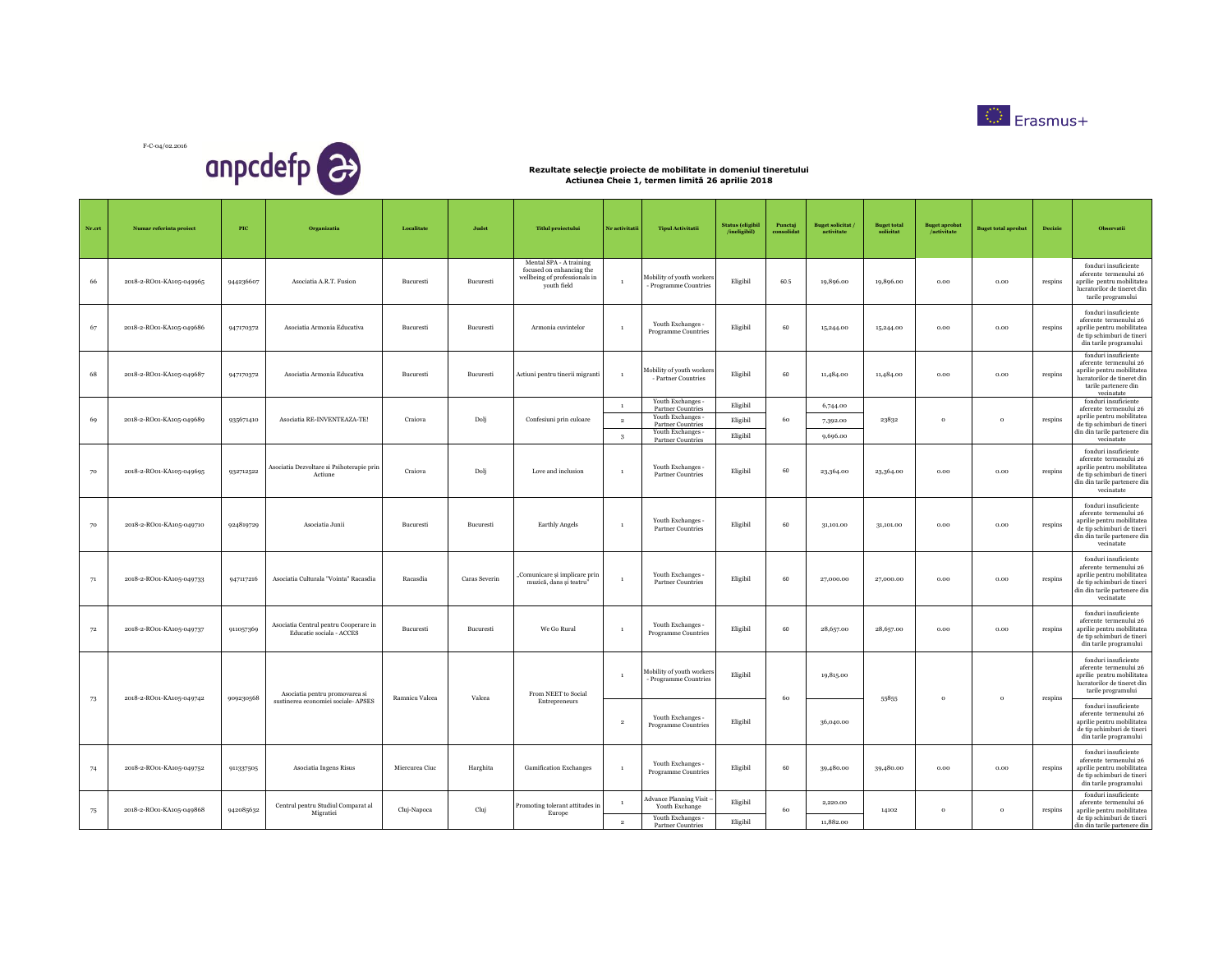



| $Nr.crt$    | Numar referinta proiect  | $_{\rm{PIC}}$ | Organizatia                                                                       | Localitate         | Judet            | <b>Titlul</b> proiectului                                                                                          | Nr activitatii         | <b>Tipul Activitatii</b>                                        | <b>Status</b> (eligibil<br>/ineligibil) | Puncta<br>consolida | <b>Buget solicitat</b><br>activitate | <b>Buget total</b><br>solicitat | <b>Buget aprobat</b><br>/activitate | <b>Buget total aprobat</b> | Decizie | Observatii                                                                                                                           |
|-------------|--------------------------|---------------|-----------------------------------------------------------------------------------|--------------------|------------------|--------------------------------------------------------------------------------------------------------------------|------------------------|-----------------------------------------------------------------|-----------------------------------------|---------------------|--------------------------------------|---------------------------------|-------------------------------------|----------------------------|---------|--------------------------------------------------------------------------------------------------------------------------------------|
| 76          | 2018-2-RO01-KA105-049898 | 922866440     | Asociatia Centrul pentru Strategii de<br>${\rm dezvoltare}$ a ${\rm timeretului}$ | Timisoara          | Timis            | <b>Get Digital</b>                                                                                                 | $\overline{1}$         | Mobility of youth workers<br>- Programme Countries              | Eligibil                                | 60.00               | 24,513.00                            | 24,513.00                       | 0.00                                | 0.00                       | respins | fonduri insuficiente<br>aferente termenului 26<br>aprilie pentru mobilitatea<br>lucratorilor de tineret din<br>tarile programului    |
| 77          | 2018-2-RO01-KA105-049929 | 928256439     | Societatea Nationala de Cruce Rosie din<br>Romania Filiala Suceava                | Suceava            | Suceava          | It's FIRST AID time!                                                                                               | $\overline{1}$         | Mobility of youth workers<br>- Programme Countries              | Eligibil                                | 60                  | 17,560.00                            | 17,560.00                       | 0.00                                | 0.00                       | respins | fonduri insuficiente<br>aferente termenului 26<br>aprilie pentru mobilitatea<br>lucratorilor de tineret din<br>tarile programului    |
| 78          | 2018-2-RO01-KA105-049935 | 922087239     | The Duke of Edinburgh's International<br>Award Romania                            | Bucuresti          | Bucuresti        | InSide Out - Reconnecting to<br>the Social Frame                                                                   | $\mathbf{1}$           | Mobility of youth workers<br>- Programme Countries              | Eligibil                                | 60                  | 14,380.00                            | 14,380.00                       | 0.00                                | 0.00                       | respins | fonduri insuficiente<br>aferente termenului 26<br>aprilie pentru mobilitatea<br>lucratorilor de tineret din<br>tarile programului    |
| 79          | 2018-2-RO01-KA105-049970 | 906531834     | Entrepreneur for Everywhere                                                       | Bucuresti          | Bucuresti        | <b>IMMIGRANT EXPERIENCE</b><br>IN EUROPE                                                                           |                        | Youth Exchanges -<br>Programme Countries                        | Eligibil                                | 60                  | 18,294.00                            | 18,294.00                       | $_{0.00}$                           | $_{0.00}$                  | respins | fonduri insuficiente<br>aferente termenului 26<br>aprilie pentru mobilitatea<br>de tip schimburi de tineri<br>din tarile programului |
| 80          | 2018-2-RO01-KA105-049684 | 913882591     | Youthcult                                                                         | <b>Targu Mures</b> | Mures            | Step UP!                                                                                                           |                        | Mobility of youth workers<br>- Programme Countries              | Eligibil                                | 56.50               | 22,538.00                            | 22,538.00                       | $_{0.00}$                           | 0.00                       | respins | punctaj insuficient                                                                                                                  |
| $\bf 81$    | 2018-2-RO01-KA105-049934 | 946960658     | Asociatia de Dezvoltare Intercomunitara<br>Timis Torontal                         | Deta               | Timis            | Educatie sexuala in zonele<br>rurale                                                                               | $\mathbf{1}$           | Youth Exchanges -<br>Programme Countries                        | Eligibil                                | 56.5                | 29,512.00                            | 29,512.00                       | 0.00                                | $_{0.00}$                  | respins | punctaj insuficient                                                                                                                  |
| $\bf 82$    | 2018-2-RO01-KA105-049966 | 923763496     | Asociatia Green School                                                            | Cluj-Napoca        | Cluj             | The World Peace Game                                                                                               | $\mathbf{1}$           | Youth Exchanges -<br>Programme Countries                        | Eligibil                                | 56.5                | 17,895.00                            | 17,895.00                       | 0.00                                | 0.00                       | respins | punctaj insuficient                                                                                                                  |
| $\bf 83$    | 2018-2-RO01-KA105-049709 | 917259161     | Asociatia AVR                                                                     | Magurele           | Prahova          | Explore the world, Volunteer<br>yourself, Start the journey                                                        |                        | Youth Exchanges -<br>Programme Countries                        | Eligibil                                | 55                  | 20,400.00                            | 20,400,00                       | 0.00                                | 0.00                       | respins | punctaj insuficient                                                                                                                  |
| 84          | 2018-2-RO01-KA105-049725 | 911304331     | Asociatia Pro Civis Dorna                                                         | Vatra Dornei       | Suceava          | Cultural Trip                                                                                                      | $\overline{1}$         | Youth Exchanges -<br>Programme Countries                        | Eligibil                                | 55                  | 35,250.00                            | 35,250.00                       | 0.00                                | 0.00                       | respins | punctaj insuficient                                                                                                                  |
|             |                          |               |                                                                                   |                    |                  |                                                                                                                    | $\overline{1}$         | dvance Planning Visit<br>Youth Exchange                         | Eligibil                                |                     | 2,760.00                             |                                 |                                     |                            |         |                                                                                                                                      |
| 85          |                          | 948784161     | Asociatia de tineret Viitorul Capreni"                                            | Capreni            | Gorj             | Antreprenoriat Social                                                                                              | $\overline{2}$         | Youth Exchanges -<br>Programme Countries                        | Eligibil                                | 55                  | 21,390.00                            | 65646                           | $\circ$                             | $\circ$                    | respins | punctaj insuficient                                                                                                                  |
|             |                          |               |                                                                                   |                    |                  |                                                                                                                    | 3                      | Youth Exchanges -<br>Programme Countries                        | Eligibil                                |                     | 22,170,00                            |                                 |                                     |                            |         |                                                                                                                                      |
|             |                          |               |                                                                                   |                    |                  |                                                                                                                    | $\overline{4}$         | Youth Exchanges -<br>Programme Countries                        | Eligibil                                |                     | 19,326.00                            |                                 |                                     |                            |         |                                                                                                                                      |
| 86          | 2018-2-RO01-KA105-049694 | 906643093     | Asociatia Better Youth                                                            | Bucuresti          | Bucuresti        | Employ ME                                                                                                          | $\overline{1}$         | Youth Exchanges -<br>Programme Countries                        | Eligibil                                | 54                  | 19,134.00                            | 19,134.00                       | 0.00                                | 0.00                       | respins | punctaj insuficient                                                                                                                  |
| 87          | 2018-2-RO01-KA105-049754 | 911337505     | Asociatia Ingens Risus                                                            | Miercurea Ciuc     | Harghita         | InterART                                                                                                           | $\overline{1}$         | Youth Exchanges -<br>Programme Countries                        | Eligibil                                | 54                  | 36,096.00                            | 36,096.00                       | 0.00                                | 0.00                       | respins | punctaj insuficient                                                                                                                  |
| $^{\rm 88}$ | 2018-2-RO01-KA105-049738 | 932333058     | Asociatia Expert for Security and Global<br>Affairs                               | <b>Bucuresti</b>   | <b>Bucuresti</b> | Give Way to Innovation                                                                                             | $\overline{1}$         | Youth Exchanges -<br>Partner Countries                          | Eligibil                                | 53.5                | 24,306.00                            | 24,306.00                       | 0.00                                | 0.00                       | respins | punctaj insuficient                                                                                                                  |
| 89          | 2018-2-RO01-KA105-049756 | 910376235     | Asociatia Grupul de Actiune Locala Sus<br>Ramnicul                                | Ramnicu Sarat      | <b>Buzan</b>     | Rural Space                                                                                                        | $\mathbf{1}$           | dvance Planning Visit<br>Youth Exchange                         | Eligibil                                | 53-5                | 960.00                               | 13152                           | $\circ$                             | $\circ$                    | respins | punctaj insuficient                                                                                                                  |
|             |                          |               |                                                                                   |                    |                  |                                                                                                                    | $\overline{2}$         | Youth Exchanges -<br>Programme Countries                        | Eligibil                                |                     | 12,192.00                            |                                 |                                     |                            |         |                                                                                                                                      |
| 90          | 2018-2-RO01-KA105-049823 | 949513213     | Asociatia de Tineri din Ardeal                                                    | Cristuru Secuiesc  | Harghita         | <b>GENERATIONS</b><br>Intergenerational Dialogue in<br>Rural Tourism                                               |                        | Youth Exchanges -<br><b>Programme Countries</b>                 | Eligibil                                | 53.5                | 19,061.00                            | 19,061.00                       | 0.00                                | 0.00                       | respins | punctaj insuficient                                                                                                                  |
| 91          | 2018-2-RO01-KA105-049757 | 949327749     | Asociatia de Turism Ecologic Camena                                               | Malovat            | Mehedinti        | PRODIGY - PROMOTING<br>DIVERSITY FOR GREEK AND<br>ROMANIAN YOUNGSTERS                                              | $\,$ 1 $\,$<br>$\,2\,$ | Youth Exchanges -<br>Programme Countries<br>Youth Exchanges -   | Eligibil<br>Eligibil                    | 53                  | 8,070.00<br>7,230.00                 | 15300                           | $\mathbf{o}$                        | $\mathbf{o}$               | respins | punctaj insuficient                                                                                                                  |
|             |                          |               |                                                                                   |                    |                  |                                                                                                                    | $\overline{1}$         | Programme Countries<br>Advance Planning Visit<br>Youth Exchange | Eligibil                                |                     | 750.00                               |                                 |                                     |                            |         |                                                                                                                                      |
| 92          | 2018-2-RO01-KA105-049773 | 907583120     | Asociatia Respiro                                                                 | Bucuresti          | Bucuresti        | Yourself                                                                                                           | $\,2\,$                | Youth Exchanges -                                               | Eligibil                                | 53                  | 23,987.00                            | 48724                           | $\mathbf{o}$                        | $\mathbf{o}$               | respins | punctaj insuficient                                                                                                                  |
|             |                          |               |                                                                                   |                    |                  |                                                                                                                    | 3                      | Programme Countries<br>Youth Exchanges -<br>Programme Countries | Eligibil                                |                     | 23,987.00                            |                                 |                                     |                            |         |                                                                                                                                      |
| 93          | 2018-2-RO01-KA105-049789 | 909290320     | Asociatia Eco Smile                                                               | Piatra Neamt       | Neamt            | Competente digitale și<br>antreprenoriale pentru o mai<br>bună inserare a tinerilor pe<br>piața europeană a muncii | $\mathbf{1}$           | Youth Exchanges -<br><b>Programme Countries</b>                 | Eligibil                                | 52                  | 16.020.00                            | 16,020,00                       | 0.00                                | 0.00                       | respins | punctaj insuficient                                                                                                                  |
| 94          | 2018-2-RO01-KA105-049801 | 914501839     | Asociatia Tarabostes - Dezvoltare prin<br>Educatie - A.T.D.E.                     | Pesceana           | Valcea           | Paint your future!                                                                                                 | $\mathbf{1}$           | Youth Exchanges -<br><b>Programme Countries</b>                 | Eligibil                                | 52                  | 17,976.00                            | 17,976.00                       | 0.00                                | 0.00                       | respins | punctaj insificient                                                                                                                  |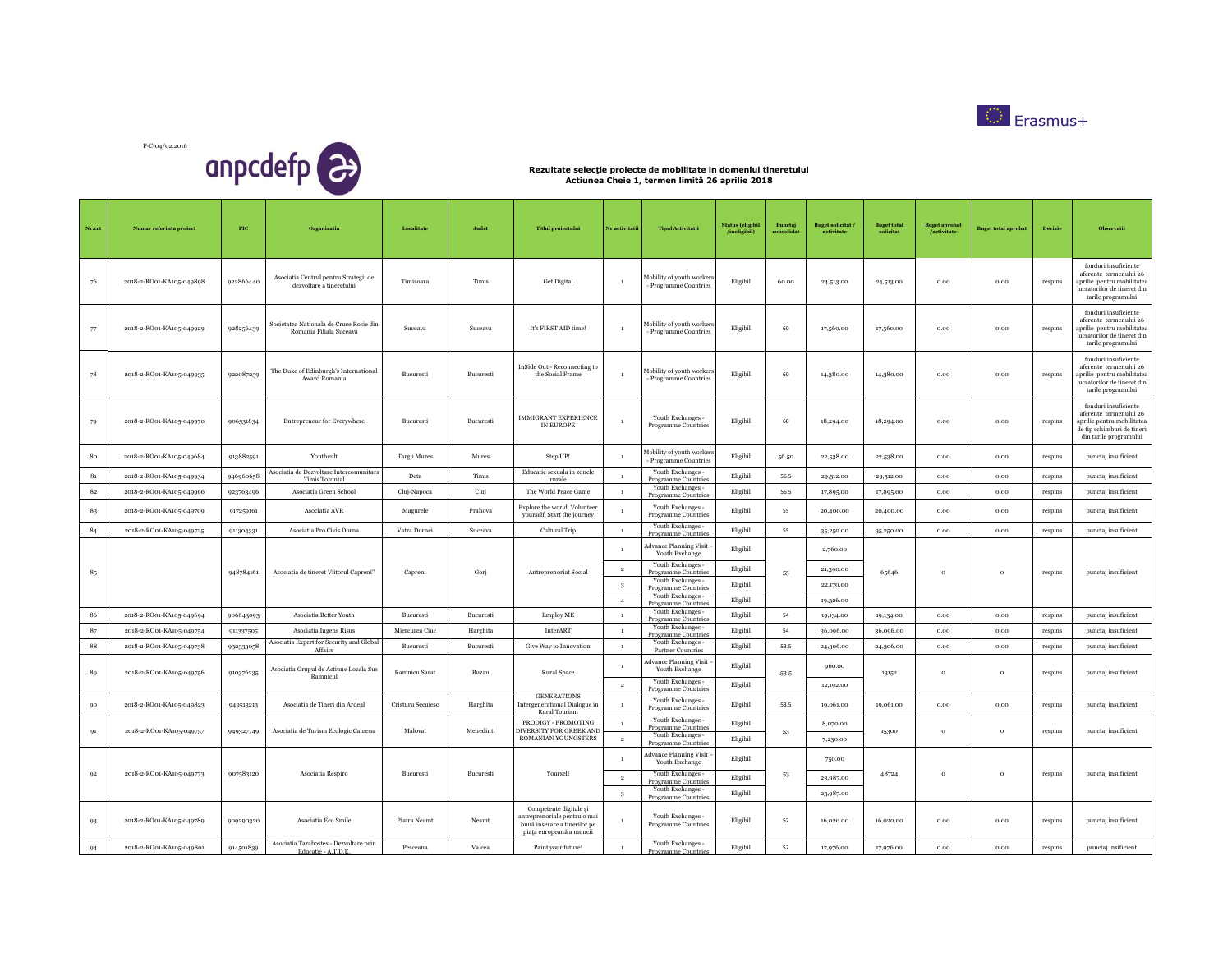

F-C-04/02.2016 anpcdefp<sup>2</sup>

| Nr.crt | Numar referinta project  | <b>PIC</b> | Organizatia                                                                                                | Localitate               | Judet                  | <b>Titlul</b> projectului                                                                                    | Nr activitatii                 | <b>Tipul Activitatii</b>                                                       | <b>Status</b> (eligibil<br>/ineligibil) | Puncta<br>consolida | <b>Buget solicitat</b><br>activitate | <b>Buget total</b><br>solicitat | <b>Buget aprobat</b><br>/activitate | <b>Buget total aprobat</b> | <b>Decizie</b> | <b>Observatii</b>   |
|--------|--------------------------|------------|------------------------------------------------------------------------------------------------------------|--------------------------|------------------------|--------------------------------------------------------------------------------------------------------------|--------------------------------|--------------------------------------------------------------------------------|-----------------------------------------|---------------------|--------------------------------------|---------------------------------|-------------------------------------|----------------------------|----------------|---------------------|
| 95     | 2018-2-RO01-KA105-049824 | 925889736  | Asociatia Avatar                                                                                           | Bucuresti                | Bucuresti              | The power of words-coaching<br>for youth workers                                                             | -1                             | Mobility of youth workers<br>- Partner Countries                               | ${\bf E}$ ligibil                       | 52                  | 22,940.00                            | 22,940.00                       | 0.00                                | 0.00                       | respins        | punctaj insuficient |
| 96     | 2018-2-RO01-KA105-049939 | 905993290  | <b>Green Energy</b>                                                                                        | Bucuresti                | Bucuresti              | Energia viitorului                                                                                           | $\mathbf{1}$                   | Youth Exchanges -<br>Programme Countries                                       | Eligibil                                | 52                  | 19,446.00                            | 19,446.00                       | 0.00                                | 0.00                       | respins        | punctaj insuficient |
| 97     | 2018-2-RO01-KA105-049706 | 922532760  | Asociatia Youthopolis                                                                                      | Drobeta Turnu<br>Severin | Mehedinti              | Skills+                                                                                                      | $\mathbf{1}$                   | Mobility of youth workers<br>- Programme Countries                             | Eligibil                                | 51.5                | 20,058.00                            | 20,058.00                       | 0.00                                | 0.00                       | respins        | punctaj insuficient |
| 98     | 2018-2-RO01-KA105-049707 | 944169774  | Integrare Europeana in Domeniul<br>Tineretului, Sportului, Voluntariatului s<br>Cetateniei Active Europene | Buzau                    | Buzau                  | Incluziune sociala prin<br>educatie duala-cand piata<br>nuncii se intalneste cu scoala-<br>$\Pi$             | $\mathbf{1}$                   | Mobility of youth workers<br>- Programme Countries                             | Eligibil                                | 51.5                | 15,900.00                            | 15,900.00                       | $_{0.00}$                           | $_{0.00}$                  | respins        | punctaj insuficient |
| 99     | 2018-2-RO01-KA105-049788 | 918737926  | Asociatia Tinerilor cu Initiativa Civica                                                                   | Galati                   | Galati                 | Hip-Hop vs. Traditions                                                                                       | $\,$ 1 $\,$                    | Youth Exchanges -<br>Programme Countries                                       | Eligibil                                | 51.5                | 16,968.00                            | 16,968.00                       | 0.00                                | 0.00                       | respins        | punctaj insuficient |
| 100    | 2018-2-RO01-KA105-049956 | 938851458  | Gutenberg - Organizatia Studentilor                                                                        | Cluj-Napoca              | Cluj                   | Academia de eroi                                                                                             | $\mathbf{1}$                   | Mobility of youth workers<br>- Programme Countries                             | Eligibil                                | 51.5                | 13,355.00                            | 23195                           | $\circ$                             | $\circ$                    |                | punctaj insuficient |
|        |                          |            | Vorbitori de Limba Germana                                                                                 |                          |                        |                                                                                                              | $\,2\,$                        | Mobility of youth workers<br>- Programme Countries                             | Eligibil                                |                     | 9,840.00                             |                                 |                                     |                            | respins        |                     |
| 101    | 2018-2-RO01-KA105-049808 | 908577855  | Fundatia Cultura de Maine                                                                                  | Iasi                     | Iasi                   | Hospitality without borders:<br>Dealing with migration<br>challanges                                         | $\mathbf{1}$                   | Youth Exchanges -<br><b>Partner Countries</b>                                  | Eligibil                                | 51                  | 22,840.00                            | 22,840.00                       | 0.00                                | 0.00                       | respins        | punctaj insuficient |
| 102    | 2018-2-RO01-KA105-049703 | 942864445  | Asociatia Brave&Unic-BU                                                                                    | Caracal                  | Olt                    | $\rm IE$                                                                                                     | $\mathbf{1}$                   | Youth Exchanges -<br>Programme Countrie                                        | Eligibil                                | 50                  | 29,370.00                            | 29,370.00                       | 0.00                                | 0.00                       | respins        | punctaj insuficient |
|        |                          |            |                                                                                                            |                          |                        |                                                                                                              | $\mathbf{1}$                   | Mobility of youth workers<br>- Programme Countries                             | Eligibil                                |                     | 21,009.00                            |                                 |                                     |                            |                |                     |
| 103    | 2018-2-RO01-KA105-049772 | 907583120  | Asociatia Respiro                                                                                          | Bucuresti                | Bucuresti              | Digitalizarea astăzi                                                                                         | $\overline{2}$                 | Mobility of youth workers<br>- Programme Countries                             | Eligibil                                | 50                  | 21,009.00                            | 51424                           | $\circ$                             | $\circ$                    | respins        | punctaj insuficient |
|        |                          |            |                                                                                                            |                          |                        |                                                                                                              | 3                              | Mobility of youth workers<br>- Programme Countries                             | Eligibil                                |                     | 9,406.00                             |                                 |                                     |                            |                |                     |
| 104    | 2018-2-RO01-KA105-049887 | 906232395  | Liceul Tehnologic Ion Caian Romanul                                                                        | Caianu Mic               | <b>Bistrita Nasaud</b> | Urban vs Rural<br>entrepreneurship for youth                                                                 | $\mathbf{1}$<br>$\overline{2}$ | Youth Exchanges -<br>Programme Countries<br>Youth Exchanges -                  | Eligibil<br>Eligibil                    | 50                  | 11,536.00<br>12,911.00               | 24447                           | $\circ$                             | $\circ$                    | respins        | punctaj insuficient |
| 105    | 2018-2-RO01-KA105-049872 | 943706890  | Liga Studentilor Electronisti                                                                              | Bucuresti                | Bucuresti              | Perform Loud or Ditch                                                                                        | $\,$ $\,$                      | Programme Countries<br>Youth Exchanges -                                       | Eligibil                                | 49.5                | 14,256.00                            | 14,256.00                       | $_{0.00}$                           | 0.00                       | respins        | punctaj insuficient |
|        |                          |            |                                                                                                            |                          |                        | Expectations                                                                                                 | $\,1\,$                        | <b>Programme Countries</b><br>Mobility of youth workers<br>- Partner Countries | Eligibil                                |                     | 32,044.00                            |                                 |                                     |                            |                |                     |
| 106    | 2018-2-RO01-KA105-049899 | 947164649  | Asociatia Clubul Tinerilor din Sfantu<br>Gheorghe - Szentgyörgyi Ifjúsági Klub                             | Sfantu Gheorghe          | Covasna                | Youth Work methods for hard<br>to reach young people"                                                        | $\,2\,$                        | Mobility of youth workers<br>- Partner Countries                               | Eligibil                                | 49                  | 29,438.00                            | 94058                           | $\mathbf{o}$                        | $\mathbf{o}$               | respins        | punctaj insuficient |
|        |                          |            |                                                                                                            |                          |                        |                                                                                                              | 3                              | Mobility of youth workers<br>- Partner Countries                               | Eligibil                                |                     | 32,576.00                            |                                 |                                     |                            |                |                     |
| 107    | 2018-2-RO01-KA105-049747 | 929270962  | Fundatia Inima pentru Inima                                                                                | Ramnicu Valcea           | Valcea                 | Do you want to talk with me?                                                                                 | $\overline{1}$                 | Youth Exchanges -                                                              | Eligibil                                | 48.5                | 19,158.00                            | 19,158.00                       | 0.00                                | 0.00                       | respins        | punctaj insuficient |
| 108    | 2018-2-RO01-KA105-049771 | 906351123  | Asociatia Edfame - Educatie, Familie,<br>Mediu                                                             | Baia Mare                | Maramures              | CONECTEAZA-TE CU<br><b>CALATORIA TA</b>                                                                      | $\mathbf{1}$                   | Programme Countries<br>Mobility of youth workers<br>- Programme Countries      | Eligibil                                | 47                  | 14,100,00                            | 14,100.00                       | 0.00                                | 0.00                       | respins        | punctaj insuficient |
| 109    | 2018-2-RO01-KA105-049954 | 939887903  | Centrul de formare si evaluare in<br>asistenta sociala (CFCECAS)                                           | Bucuresti                | Bucuresti              | <b>EMPOWER</b>                                                                                               | $\,1\,$                        | Mobility of youth workers<br>- Partner Countries                               | Eligibil                                | 47.00               | 19,574.00                            | 19,574.00                       | 0.00                                | $_{0.00}$                  | respins        | punctaj insuficient |
| 110    | 2018-2-RO01-KA105-049660 | 913882591  | Youtheult                                                                                                  | <b>Targu Mures</b>       | Mures                  | Home is                                                                                                      | $\mathbf{1}$                   | Youth Exchanges -<br>Programme Countries                                       | Eligibil                                | 46.50               | 22,380.00                            | 22,380.00                       | $_{0.00}$                           | 0.00                       | respins        | punctaj insuficient |
| 111    | 2018-2-RO01-KA105-049681 | 946666069  | Asociatia Culturala Branart                                                                                | Craiova                  | Dolj                   | From the National Heritage to                                                                                | $\mathbf{1}$                   | <b>Advance Planning Visit</b><br>Youth Exchange                                | Eligibil                                | 46.5                | 2,625.00                             | 33553                           | $\circ$                             | $\circ$                    | respins        | punctaj insuficient |
|        |                          |            |                                                                                                            |                          |                        | the European heritage                                                                                        | $\overline{2}$                 | Youth Exchanges -<br>Programme Countries                                       | Eligibil                                |                     | 30,928.00                            |                                 |                                     |                            |                |                     |
| 112    | 2018-2-RO01-KA105-049803 | 906345206  | Asociatia pentru Tineret Mind Tools                                                                        | Cluj-Napoca              | Cluj                   | reative Seeds, Creative Deeds<br>Art and Nature as Resources<br>for Personal Development                     | $\overline{1}$                 | Youth Exchanges -<br>Programme Countries                                       | Eligibil                                | 46.5                | 16,284.00                            | 16,284.00                       | $_{0.00}$                           | $_{0.00}$                  | respins        | punctaj insuficient |
| 113    | 2018-2-RO01-KA105-049799 | 908246309  | Orion - Choose to be a star                                                                                | Oradea                   | Bihor                  | Mindfulness for Better<br><b>Decision Making</b>                                                             | $\,1\,$<br>$\,$ 2 $\,$         | <b>Advance Planning Visit</b><br>Youth Exchange<br>Youth Exchanges -           | Eligibil<br>Eligibil                    | 46                  | 3,144.00<br>10,880.00                | 14024                           | $\mathbf{o}$                        | $\mathbf{o}$               | respins        | punctaj insuficient |
| 114    | 2018-2-RO01-KA105-049945 | 916136580  | Asociatia the Better Making<br>Organization                                                                | Bacau                    | Bacau                  | Different perspective -<br>participatory photography for<br>community development -<br><b>Balkan Edition</b> | $\mathbf{1}$                   | <b>Programme Countries</b><br>Mobility of youth workers<br>- Partner Countries | Eligibil                                | 46.00               | 25,865.00                            | 25,865.00                       | 0.00                                | 0.00                       | respins        | punctaj insuficient |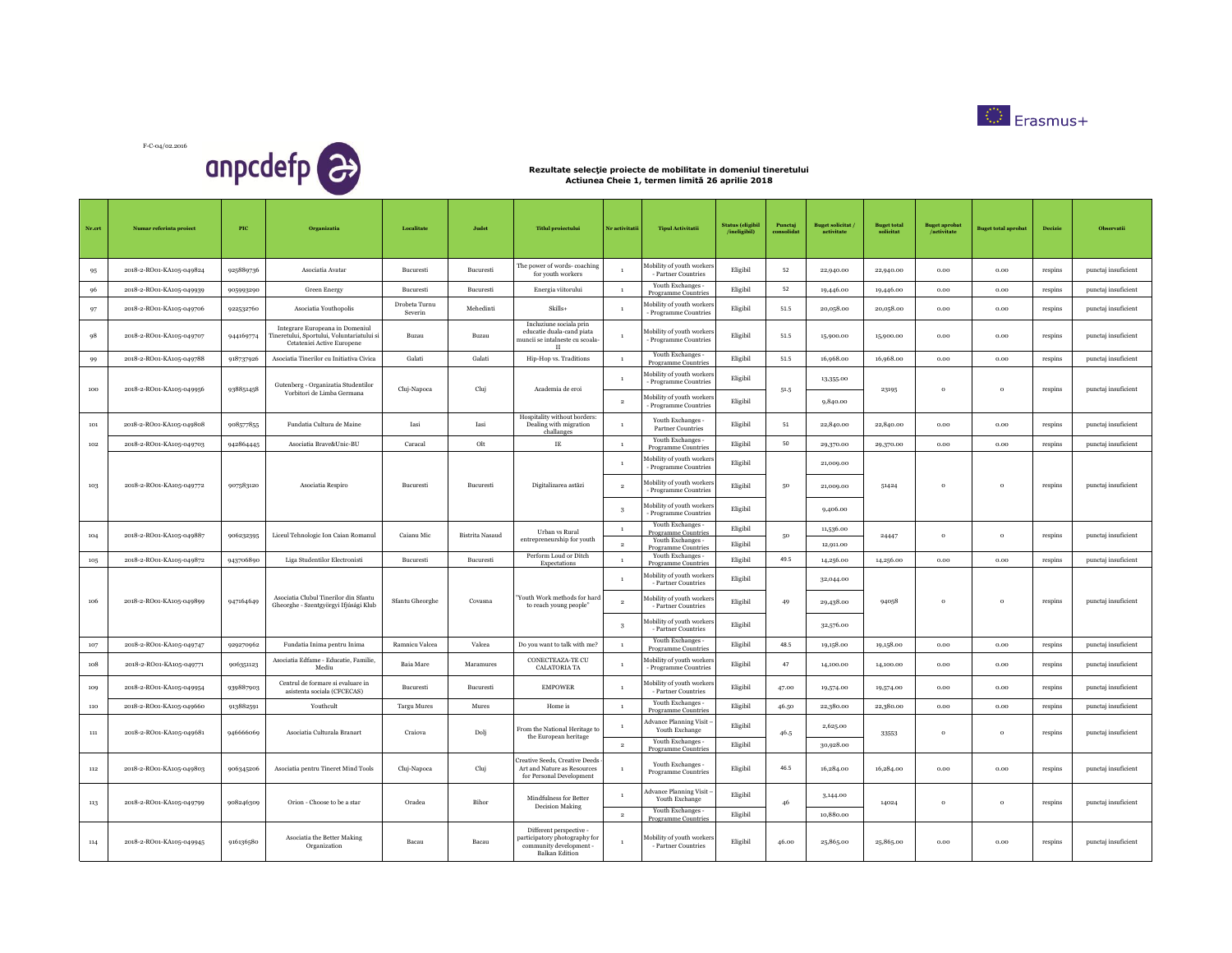

F-C-04/02.2016 anpcdefp<sup>2</sup>

| Nr.crt | Numar referinta proiect  | $_{\rm{PIC}}$ | Organizatia                                                               | Localitate            | Judet     | <b>Titlul</b> proiectului                                                                                                                                                           | Nr activitatii                     | <b>Tipul Activitatii</b>                                                             | <b>Status</b> (eligibil<br>/ineligibil) | Punctaj<br>consolidat | <b>Buget solicitat</b><br>activitate | <b>Buget total</b><br>solicitat  | <b>Buget aprobat</b><br>/activitate | <b>Buget total aprobat</b>                         | Decizie  | Observatii                                                                                                                                        |           |           |      |      |              |
|--------|--------------------------|---------------|---------------------------------------------------------------------------|-----------------------|-----------|-------------------------------------------------------------------------------------------------------------------------------------------------------------------------------------|------------------------------------|--------------------------------------------------------------------------------------|-----------------------------------------|-----------------------|--------------------------------------|----------------------------------|-------------------------------------|----------------------------------------------------|----------|---------------------------------------------------------------------------------------------------------------------------------------------------|-----------|-----------|------|------|--------------|
| 115    | 2018-2-RO01-KA105-049986 | 906213577     | Asociatia Judeteana a Vanatorilor si<br><b>Pescarilor Mures</b>           | <b>Targu Mures</b>    | Mures     | <b>Back To Nature</b>                                                                                                                                                               | $\mathbf{1}$                       | Advance Planning Visit<br>Youth Exchange                                             | Eligibil                                | 46                    | 2,080.00                             | 30377                            | $\mathbf{o}$                        | $\,$ 0 $\,$                                        | respins  | punctaj insuficient                                                                                                                               |           |           |      |      |              |
|        |                          |               |                                                                           |                       |           |                                                                                                                                                                                     | $\overline{2}$                     | Youth Exchanges -<br><b>Partner Countries</b>                                        | Eligibil                                |                       | 28,297.00                            |                                  |                                     |                                                    |          |                                                                                                                                                   |           |           |      |      |              |
| 116    | 2018-2-RO01-KA105-049760 | 947013523     | Asociatia Centrul de Excelenta in<br>Dezvoltare Personala Solomon         | Brasov                | Brasov    | EntrepreneuriAl Skills for<br>You(th)                                                                                                                                               |                                    | Mobility of youth workers<br>Programme Countries                                     | Eligibil                                | 45.5                  | 21,855.00                            | 21,855.00                        | 0.00                                | 0.00                                               | respins  | punctaj insuficient                                                                                                                               |           |           |      |      |              |
| 117    | 2018-2-RO01-KA105-049659 | 913882591     | Youthcult                                                                 | <b>Targu Mures</b>    | Mures     | The Game of Thrones                                                                                                                                                                 | $\overline{1}$                     | Youth Exchanges -<br><b>Programme Countries</b>                                      | Eligibil                                | 44.50                 | 26,950.00                            | 26,950.00                        | 0.00                                | 0.00                                               | respins  | punctaj insuficient                                                                                                                               |           |           |      |      |              |
| 118    | 2018-2-RO01-KA105-049679 | 943544124     | Asociatia Eu Vreau                                                        | Craiova               | Dolj      | EU cultural: Tineri pentru<br>patrimoniu                                                                                                                                            | $\mathbf{1}$<br>$\overline{2}$     | Youth Exchanges -<br>Programme Countries<br>Youth Exchanges -<br>Programme Countries | Eligibil<br>Eligibil                    | 44                    | 10,880.00<br>10,880.00               | 21760                            | $\circ$                             | $\circ$                                            | respins  | punctaj insuficient                                                                                                                               |           |           |      |      |              |
| 119    | 2018-2-RO01-KA105-049926 | 938385664     | Cercul Excelentei                                                         | Iasi                  | Iasi      | How We See It                                                                                                                                                                       | $\mathbf{1}$                       | Youth Exchanges -<br><b>Partner Countries</b>                                        | Eligibil                                | 44                    | 19,668.00                            | 19,668.00                        | 0.00                                | 0.00                                               | respins  | punctaj insuficient                                                                                                                               |           |           |      |      |              |
| 120    | 2018-2-RO01-KA105-049806 | 948294602     | Asociatia Super Tineri (ASIRYS)                                           | <b>Tirgu Frumos</b>   | Iasi      | Craftastic                                                                                                                                                                          | $\mathbf{1}$                       | Youth Exchanges -<br><b>Programme Countries</b>                                      | Eligibil                                | 43.5                  | 16,231.00                            | 16,231.00                        | 0.00                                | 0.00                                               | respins  | punctaj insuficient                                                                                                                               |           |           |      |      |              |
| 121    | 2018-2-RO01-KA105-049847 | 948492094     | Forumul Tanar din Odorhei                                                 | Odorheiu Secuiesc     | Harghita  | #YouthforEuropeanHeritage                                                                                                                                                           | $\mathbf{1}$                       | Youth Exchanges -<br><b>Programme Countries</b>                                      | Eligibil                                | 43                    | 20,650.00                            | 20,650.00                        | 0.00                                | 0.00                                               | respins  | punctaj insuficient                                                                                                                               |           |           |      |      |              |
| 122    | 2018-2-RO01-KA105-049807 | 907286203     | Organizatia Tinerilor Ethos                                               | Vanatori              | Galati    | One fate for refugee                                                                                                                                                                | $\mathbf{1}$                       | Youth Exchanges -<br>Partner Countries                                               | Eligibil                                | 42                    | 22,548.00                            | 22,548.00                        | 0.00                                | 0.00                                               | respins  | punctaj insuficient                                                                                                                               |           |           |      |      |              |
| 123    | 2018-2-RO01-KA105-049834 | 949404767     | Asociatia Zöld Nap                                                        | <b>Targu Secuiesc</b> | Covasna   | Tribal Roots!                                                                                                                                                                       | $\mathbf{1}$                       | Youth Exchanges -<br><b>Partner Countries</b>                                        | Eligibil                                | 42                    | 13,900.00                            | 13,900.00                        | 0.00                                | 0.00                                               | respins  | punctaj insuficient                                                                                                                               |           |           |      |      |              |
| 124    | 2018-2-RO01-KA105-049682 | 945289736     | Asociatia Institutul pentru Dezvoltare si<br>Inovare                      | Asau                  | Bacau     | EuroPeers ROMANIA - Let's<br>mobilise young people in<br>campaign and sharing<br>international experience and<br>opportunities                                                      | $1\,$                              | Mobility of youth workers<br>Programme Countries                                     | Eligibil                                | 41.00                 | 38,874.00                            | 38,874.00                        | 0.00                                | 0.00                                               | respins  | punctaj insuficient                                                                                                                               |           |           |      |      |              |
| 125    | 2018-2-RO01-KA105-049933 | 909334261     | Asociatia Romana pentru Sprijin si<br>Initiativa Comunitara               | Campina               | Prahova   | CIRCLE -creating inclusion<br>circles across Europe<br>promoting tolerance and peace                                                                                                | $\mathbf{1}$                       | <b>Advance Planning Visit</b><br>Youth Exchange<br>Youth Exchanges -                 | Ineligibil                              | 40.5                  | 3,520.00                             | 19,960.00                        | $\circ$                             | $\,$ 0 $\,$                                        | respins  | punctaj insuficient                                                                                                                               |           |           |      |      |              |
|        |                          | 909334261     |                                                                           |                       |           |                                                                                                                                                                                     | $\overline{2}$                     | Programme Countries                                                                  | Eligibil                                |                       | 16,440.00                            |                                  |                                     |                                                    |          |                                                                                                                                                   |           |           |      |      |              |
| 126    | 2018-2-RO01-KA105-049692 | 925050492     | <b>B&amp;B</b> Consulting SRL                                             | <b>Brasov</b>         | Brasov    | <b>Educational Labour Teaching</b><br>Border                                                                                                                                        | $\mathbf{1}$                       | Mobility of youth workers<br>Programme Countries                                     | Eligibil                                | 40                    | 19,540.00                            | 19,540.00                        | 0.00                                | 0.00                                               | respins  | punctaj insuficient                                                                                                                               |           |           |      |      |              |
| 127    | 2018-2-RO01-KA105-049669 | 907786529     | Asociatia Praetoria                                                       | <b>Targu Secuiesc</b> | Covasna   | RECONSTRUIREA BĂILOR<br>CSISZAR PRIN METODA<br>TRADITIONALĂ A CLĂCII                                                                                                                | $\mathbf{1}$                       | Youth Exchanges -<br><b>Programme Countries</b>                                      | Eligibil                                | 39.5                  | 23,354.00                            | 23,354.00                        | 0.00                                | 0.00                                               | respins  | punctaj insuficient                                                                                                                               |           |           |      |      |              |
| 128    | 2018-2-RO01-KA105-049871 | 910679942     | Asociatia Me Out Association                                              | Carta                 | Sibiu     | <b>Together for Better Future</b>                                                                                                                                                   | $\mathbf{1}$                       | Youth Exchanges -<br><b>Programme Countries</b>                                      | Eligibil                                | 39                    | 12,948.00                            | 12,948.00                        | 0.00                                | 0.00                                               | respins  | punctaj insuficient                                                                                                                               |           |           |      |      |              |
|        |                          | 936205007     |                                                                           |                       |           |                                                                                                                                                                                     |                                    | Mobility of youth workers<br>- Programme Countries                                   | Eligibil                                |                       | 9,412.00                             |                                  |                                     |                                                    |          |                                                                                                                                                   |           |           |      |      |              |
| 129    | 2018-2-RO01-KA105-049862 |               |                                                                           |                       |           |                                                                                                                                                                                     | Asociatia Jugendzentrum Seligstadt |                                                                                      |                                         | Selistat              | Brasov                               | Calificarea liderilor de tineret | $\overline{2}$                      | Mobility of youth workers<br>- Programme Countries | Eligibil | 34.5                                                                                                                                              | 19,823.00 | 29,235.00 | 0.00 | 0.00 | $\!$ respins |
| 130    | 2018-2-RO01-KA105-049783 | 906001535     | Fundatia Ekklesia                                                         | Cluj-Napoca           | Cluj      | Misiune posibila                                                                                                                                                                    | $\mathbf{1}$                       | Youth Exchanges -<br><b>Programme Countries</b>                                      | Eligibil                                | 32                    | 19,600.00                            | 19,600.00                        | 0.00                                | 0.00                                               | respins  | punctaj insuficient                                                                                                                               |           |           |      |      |              |
| 131    | 2018-2-RO01-KA105-049802 | 908554769     | Asociatia "Se poate si altfel"                                            | Medgidia              | Constanta | Game Therapy                                                                                                                                                                        | $\mathbf{1}$                       | Aobility of youth workers<br>- Partner Countries                                     | Eligibil                                | 28                    | 14,224.00                            | 14,224.00                        | 0.00                                | 0.00                                               | respins  | punctaj insuficient                                                                                                                               |           |           |      |      |              |
| 132    | 2018-2-RO01-KA105-049696 | 936992453     | Asociatia Sigma Development Center                                        | Constanta             | Constanta | The Art of Hosting<br>Inclusiveness in our<br>communities - An alternative<br>approach and methodology for<br>youth workers in dealing with<br>radicalization among young<br>people | $\mathbf{1}$                       | Mobility of youth workers<br>- Partner Countries                                     | Ineligibil                              |                       | 23,860.00                            | 23,860.00                        | $\mathbf{0}$                        | 0.00                                               | respins  | Candidatura nu respecta<br>regulile<br>Ghidului Programului<br>ERASMUS+2018<br>specifice unui proiect de<br>mobilitate in<br>domeniul tineretului |           |           |      |      |              |
|        |                          |               |                                                                           |                       |           |                                                                                                                                                                                     | $\mathbf{1}$                       | Youth Exchanges -<br>Programme Countries                                             | Ineligibil                              |                       | 20,346.00                            |                                  |                                     |                                                    |          | Candidatura nu respecta<br>regulile                                                                                                               |           |           |      |      |              |
| 133    | 2018-2-RO01-KA105-049932 | 946502527     | Asociatia pentru Promovarea Femeii din<br>Romania/The Association for the | Timisoara             | Timis     | YOUTHS ACTDIV - Youths                                                                                                                                                              | $\overline{2}$                     | Youth Exchanges -<br><b>Programme Countries</b>                                      | Ineligibil                              |                       | 15,348.00                            | 37,344.00                        | $\mathbf{0}$                        | 0.00                                               | respins  | Ghidului Programului<br>ERASMUS+2018                                                                                                              |           |           |      |      |              |
|        |                          |               | Promotion of Women in Romania                                             |                       |           | <b>Active Managing Diversity</b>                                                                                                                                                    | 3                                  | Advance Planning Visit<br>Youth Exchange                                             | Ineligibil                              |                       | 1,650.00                             |                                  |                                     |                                                    |          | specifice unui proiect de<br>mobilitate in<br>domeniul tineretului de tip                                                                         |           |           |      |      |              |